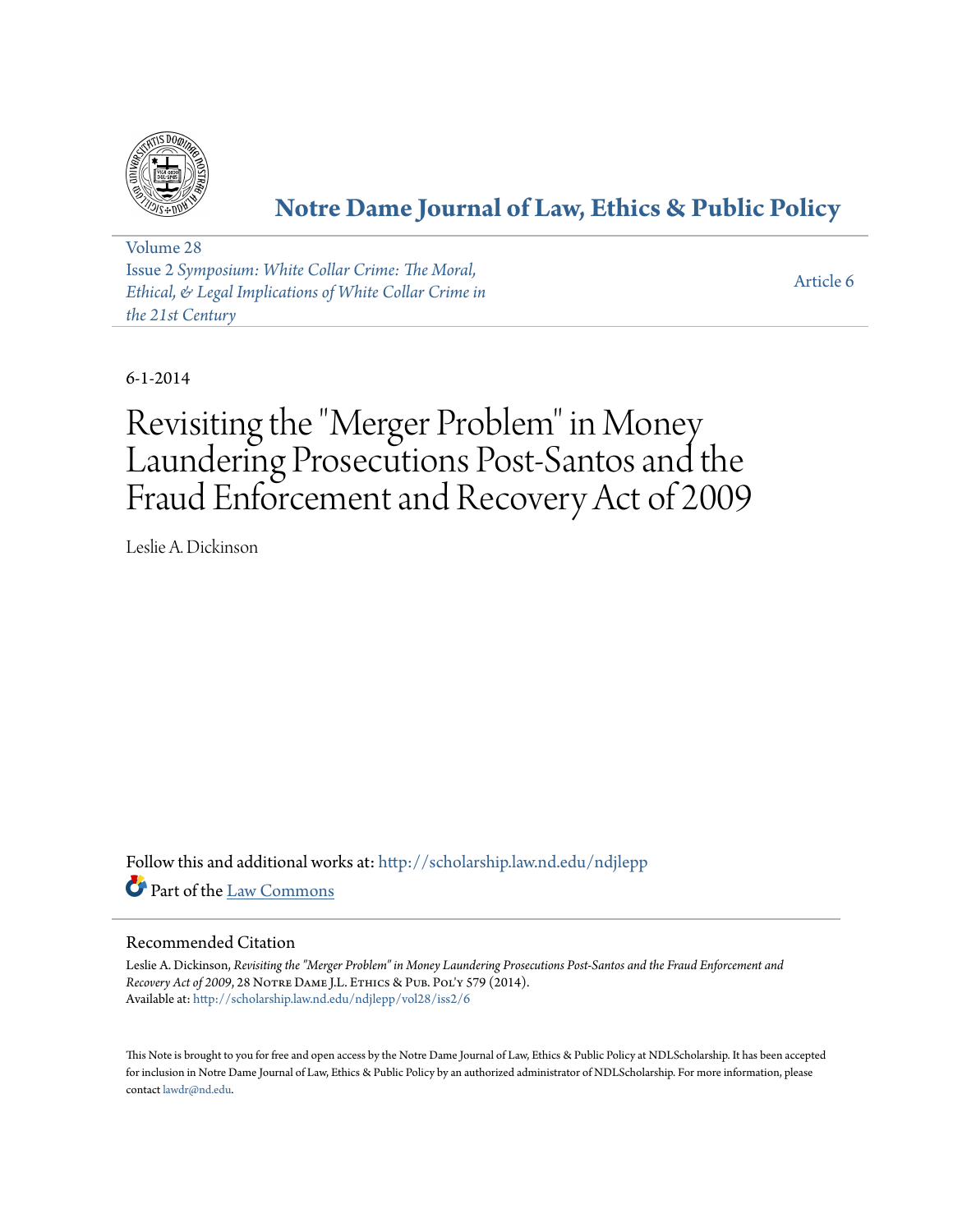## **REVISITING THE "MERGER PROBLEM" IN MONEY LAUNDERING PROSECUTIONS POST-***SANTOS* **AND THE FRAUD ENFORCEMENT AND RECOVERY ACT OF 2009**

LESLIE A. DICKINSON\*

#### **INTRODUCTION**

Congress and the Supreme Court often disagree on the meaning, scope, and language of federal statutes—the interpretation of the word "proceeds" in the federal money laundering statute is one such disagreement. The statute, 18 U.S.C.  $\S$  1956(a)(1), punishes persons engaging in certain "financial transactions" that involve "proceeds" of "specified unlawful activities" (predicate offenses which include virtually all white-collar crimes as defined under 18 U.S.C. § 1956(c)(7)).<sup>1</sup> However, as initially drafted, the statute did not define the term "proceeds." Thus, federal courts of appeals disagreed on the appropriate meaning—some defining the term narrowly to mean only "net profits" (revenues *left over after* expenses are paid for the underlying offense), and others defining it more broadly as "gross receipts" (*all* funds stemming from the underlying offense).2 Defining "proceeds" narrowly would make it more difficult for prosecutors to convict because they would, under the statute, need to prove a defendant's gross criminal earnings, subtract all total expenses, and show that the money involved in the financial transaction constituted net profits. In contrast, with gross receipts, prosecutors only need to prove the base earnings.3 However, defining "proceeds" more broadly allows prosecutors to, in some circumstances, convict criminal defendants under the money laundering statute by merely proving the underlying crime.4 In other words, proving the underlying predicate offense automatically proves the

<sup>\*</sup> J.D. Candidate, Notre Dame Law School, 2014; B.A., University of Michigan, 2011. Special thanks to Professor Jimmy Gurule for his help and guidance during the ´ preparation of this Note. I would also like to thank my parents, brother, family, and friends for their love and encouragement.

<sup>1. 18</sup> U.S.C. § 1956 (2012).

<sup>2.</sup> *See* discussion *infra* Part I.

<sup>3.</sup> Jimmy Gurule,´ *Does "Proceeds" Really Mean "Net Profits"? The Supreme Court's Efforts to Diminish the Utility of the Federal Money Laundering Statute,* 7 AVE MARIA L. REV. 339, 340 (2009).

<sup>4.</sup> *Id.* at 515–18.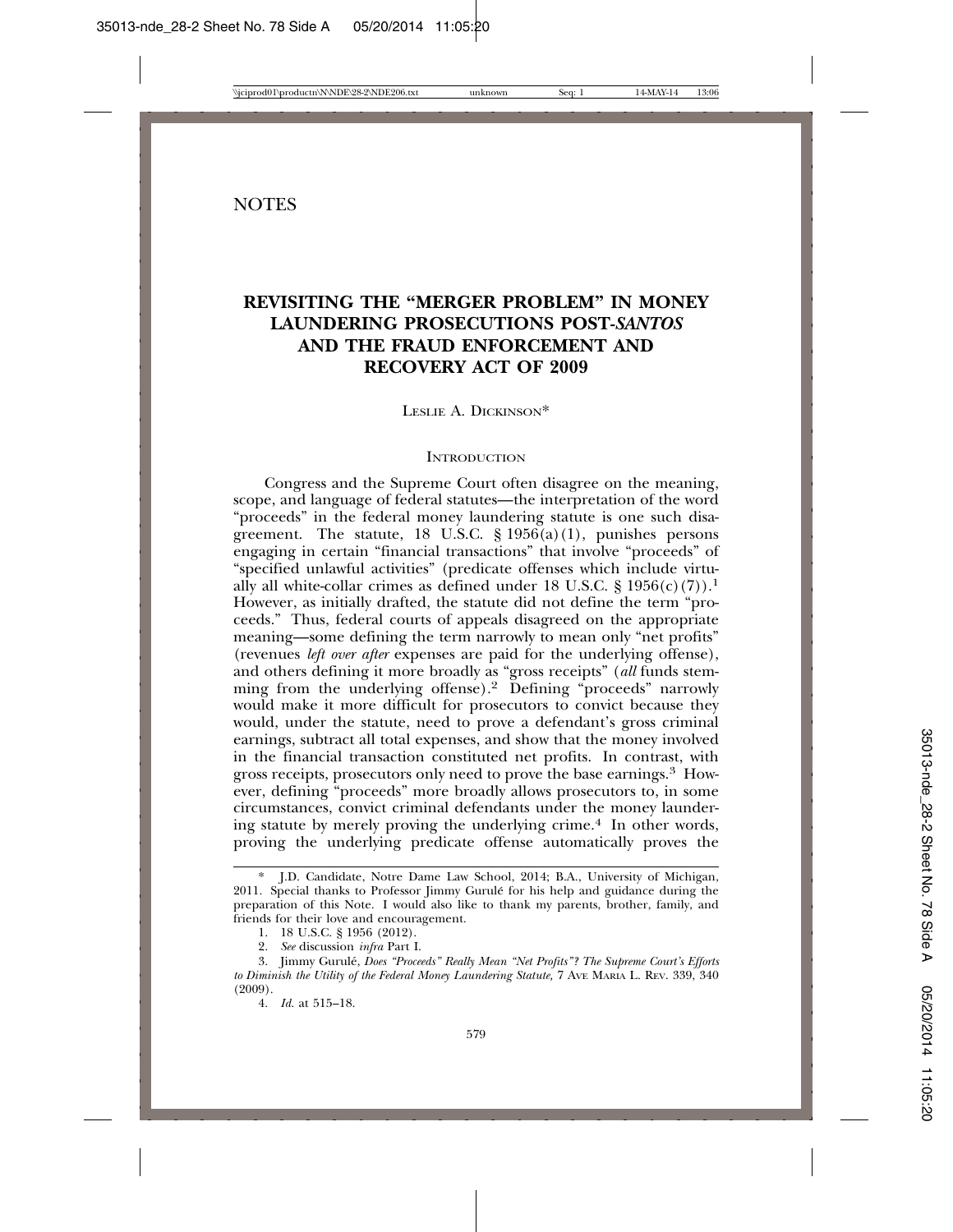money laundering offense for the same act(s). This is particularly problematic when the penalty for the predicate offense is substantially lower than that for the money laundering offense. This result could lead to punishments over and above the defendant's moral culpability for the underlying act and is inconsistent with congressional intent.<sup>5</sup>

In *United States v. Santos*, <sup>6</sup> the United States Supreme Court addressed the issue. Santos was charged with operating an illegal gambling business that used receipts from bets to pay the lottery's winners and employees.7 Santos was convicted under the money laundering statute, which imposed a 210-month sentence,<sup>8</sup> and under the illegal gambling statute, which imposed a 60-month sentence.9 The district court defined "proceeds" as "gross receipts" under the money laundering statute.10 The result of this interpretation meant that the evidence proving the illegal gambling offense also satisfied the "proceeds" element of the money laundering statute. Because he was convicted of both, Santos received a sentence of twelve and a half more years in federal prison than he would have if he had only been convicted of the illegal gambling offense.11

Santos appealed, and the Seventh Circuit weighed in on the issue, favoring the "net profits" interpretation and holding that the "gross receipts" interpretation would merge the money laundering offense with the separate underlying gambling offense, essentially punishing the defendant twice for the same criminal act ("The Merger Problem").12 The Supreme Court granted certiorari and affirmed the Seventh Circuit's decision in a fractured four to one to four opinion with Justice Scalia writing for the plurality.<sup>13</sup> The merging of the two offenses was particularly important in the *Santos* case because it involved a prosecution under the "promotional theory" of the money laundering statute which deals with fraudulent transactions involving the "carrying on of specified unlawful activity" into future acts of criminality.14 Scalia argues that virtually *every* payment in such gambling operations promote the carrying on of the lottery.15 Thus, a narrower definition of "proceeds" is necessary so that not all payments are considered both a violation of the money laundering statute *and* the underly-

- 8. *Id.* at 510 (in violation of 18 U.S.C. § 1956(a)(I)(A)(i) (2012)).
- 9. *Id.* (in violation of 18 U.S.C. § 1955(h) (2012)).
- 10. *Id*.

11. Rachel Zimarowski, Note, *Taking A Gamble: Money Laundering After* United States v. Santos*,* 112 W. VA. L. REV. 1139, 1142 (2010).

- 12. Santos v. United States, 461 F.3d 886, 890 (7th Cir. 2006).
- 13. United States v. Santos, 553 U.S. 507, 515 (2008).
- 14. 18 U.S.C. § 1956(a)(I)(A)(i) (2012); *See* discussion *infra* Part I.
- 15. *Santos*, 553 U.S. 507 at 515–516.

<sup>5.</sup> *Id.* at 506 ("[T]he consequences of applying a 'gross receipts' definition of 'proceeds' to respondents are so perverse that Congress could not have contemplated them  $\ldots$ ").

<sup>6. 553</sup> U.S. 507 (2008).

<sup>7.</sup> *Id.* at 507.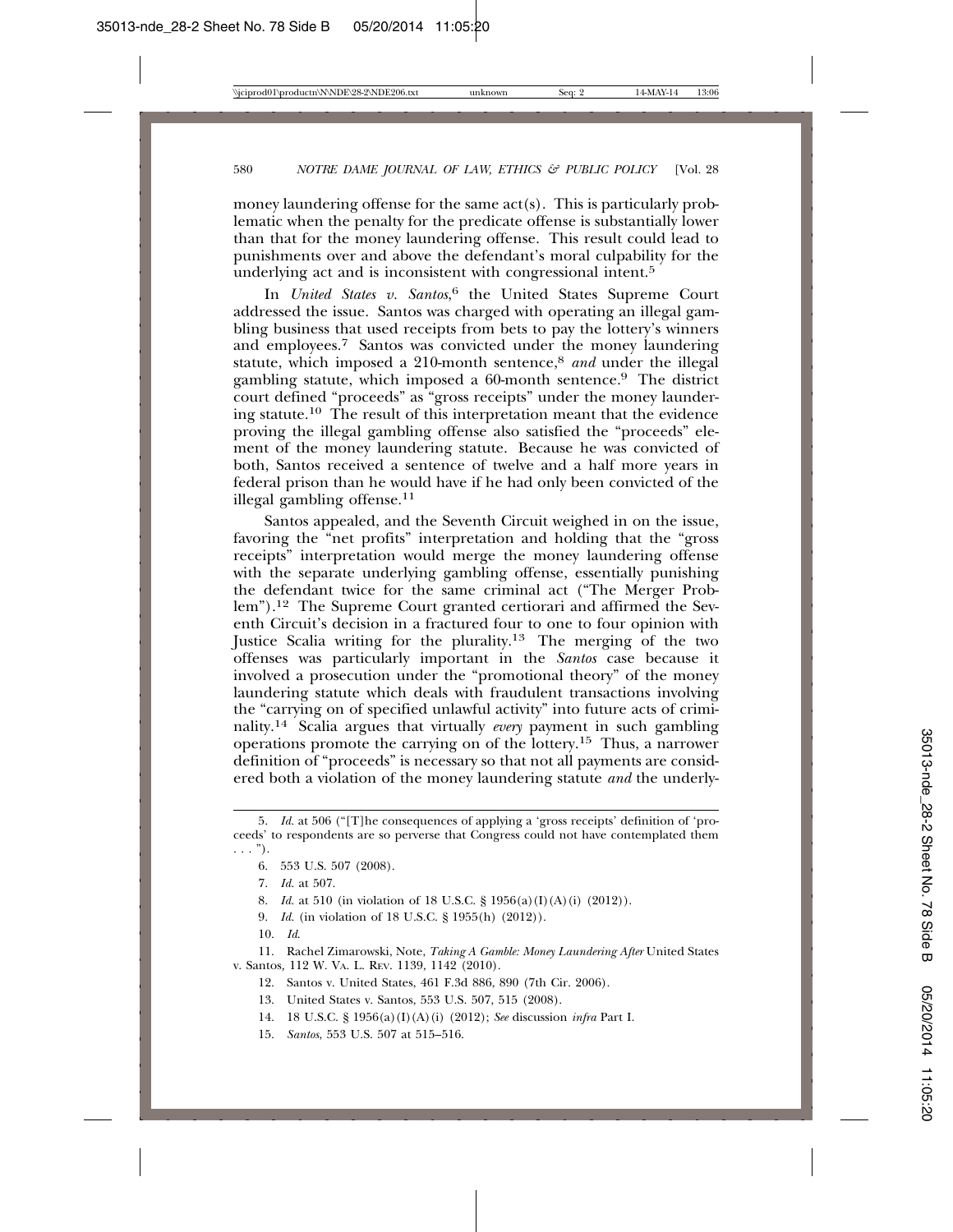ing gambling offense—a result Congress surely would not have intended.<sup>16</sup>

The scope of this holding, however, also applies to the "concealment theory" of the money laundering statute, which deals with transactions that are designed solely to "conceal or disguise the proceeds from the unlawful activity."<sup>17</sup> Unless "proceeds" means different things under the statute depending on the type of transaction (there is no evidence in the statutory text that it does), then *Santos*' "net profits" interpretation would apply to both types of transactions.18 What Scalia fails to recognize, however, is that this merger problem is not present in concealment theory cases because most of the underlying offenses within the scope of the money laundering statute do not require proof that a defendant conducted a financial transaction with the *intent to conceal* the proceeds of the criminal activity.19 Thus, a defendant's guilt, for example, in operating an illegal gambling business under 18 U.S.C. § 1955(a) would not automatically establish a violation of the federal money laundering statute under the concealment theory in 18 U.S.C.  $\S 1956(a)(1)(B)(i)$ . Because this double conviction problem does not apply to concealment cases, Scalia's concern is overstated. Rather, the "merger problem" would only apply to a narrower subset of cases—those that involve the promotional theory of the money laundering statute.

After *Santos*, federal courts of appeals were divided on the scope of the Supreme Court's holding. Some courts interpreted *Santos* to only apply in situations where illegal gambling was the predicate offense (the narrow view).20 Other courts applied the "profits" definition to some cases and "gross receipts" to others depending on (1) the potential for a merger problem causing a radical increase in the statutory maximum sentence and (2) the legislative intent and history of that predicate offense (the moderate view). $21$  Finally, other courts interpreted the holding to apply to *all* predicate offenses (the broad view).<sup>22</sup>

The issue became more complex when, one year after the case was decided, Congress enacted the Fraud Enforcement and Recovery Act of 2009 ("FERA").<sup>23</sup> Section 2(f)(1) of FERA amends the money laundering statute to define "proceeds" to include "gross receipts" of the unlawful activity, essentially overturning *Santos*.<sup>24</sup> As discussed, the merger problem would then continue to be an issue for (1) money laundering cases under the promotional theory where the transactions in the underlying offenses were promoting or continuing the carrying-on of

<sup>16.</sup> *Id.*

<sup>17. 18</sup> U.S.C. § 1956(a)(I)(B)(i) (2012); *See* discussion *infra* Part I.

<sup>18.</sup> Gurulé, *supra* note 3, at 340.

<sup>19.</sup> *Id.* at 357–58.

<sup>20.</sup> *See* discussion *infra* Part III.A.

<sup>21.</sup> *See* discussion *infra* Part III.B.

<sup>22.</sup> *See* discussion *infra* Part III.C.

<sup>23.</sup> Fraud Enforcement and Recovery Act of 2009, Pub. L. No. 111-21, 123 Stat. 1617 (2009).

<sup>24.</sup> *Id.* at § 2(f) (reversing United States v. Santos, 553 U.S. 507 (2008)).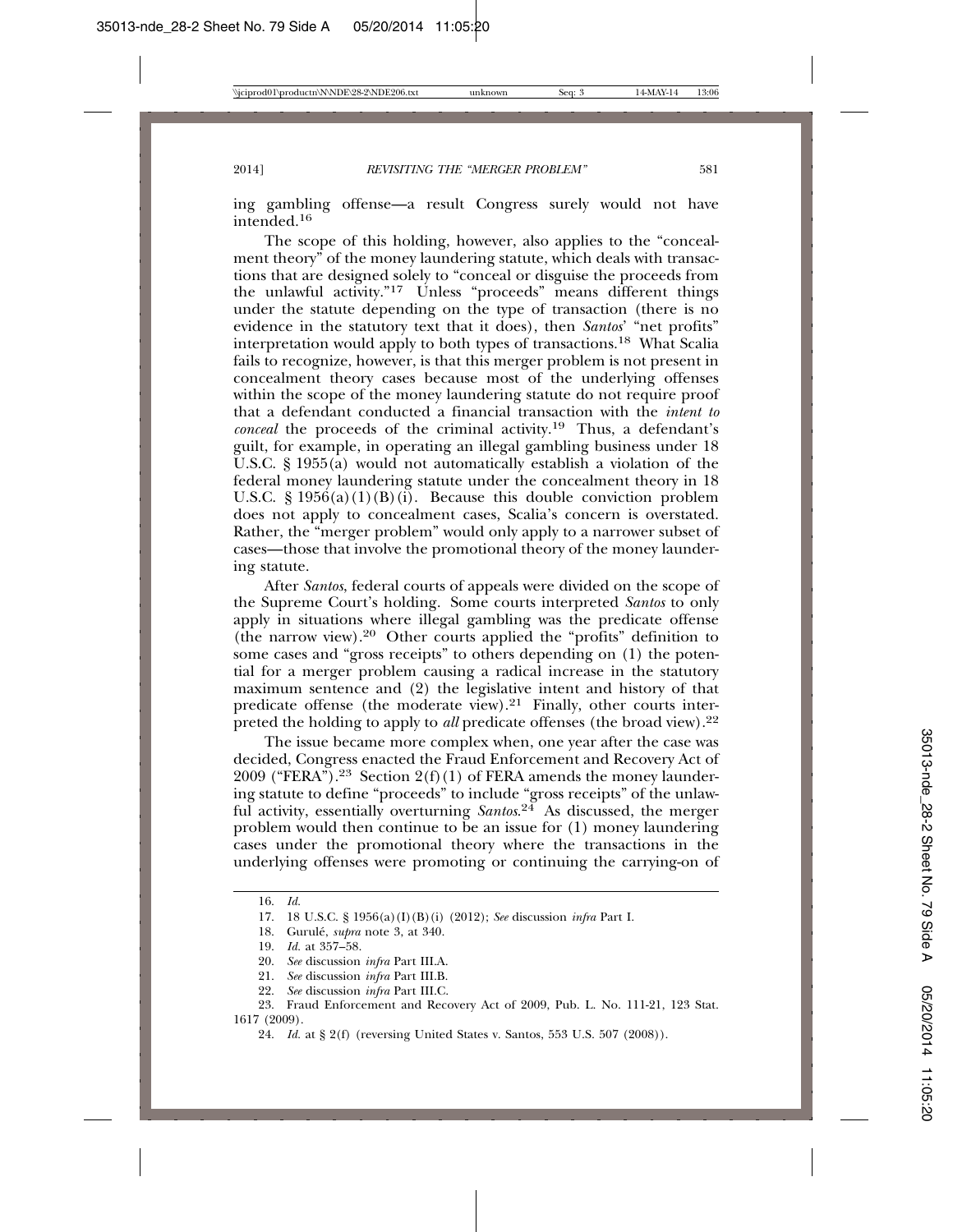the offense,25 and (2) cases involving transactions that *facilitate* the already conducted specified unlawful activity under 18 U.S.C.  $\frac{8}{956(a)}(3)(C).^{26}$ 

FERA attempts to combat the merger problem by stating that, when prosecuting cases where the money laundering offense is closely connected to the specified unlawful offense, to the extent that there is no clear delineation between the two offenses, prior approval from a superior Department of Justice (DOJ) official is required.<sup>27</sup> This requirement is not an adequate solution to the problem. There are no limitations on higher officials' discretion for authorizing these prosecutions, and the language of the requirement itself is written vaguely. Furthermore, this merger problem applies to many other underlying whitecollar criminal offenses, not just illegal gambling. It may occur in Ponzi schemes and mortgage, healthcare, mail, and bank fraud cases that deal with fraudulent financial transactions.<sup>28</sup>

Because the merger problem still exists for a subset of cases and can apply to a number of other underlying offenses, prosecutors and judges need more guidance when determining whether such cases are to be prosecuted and how they are to be handled in sentencing. The Department of Justice, the Federal Sentencing Commission, and Congress must go further by amending both the money laundering statute itself and the statute's sentencing guidelines. The DOJ should also adopt policies to limit the number of prosecutions where merger problems could exist, especially when there is potential for substantially larger sentences.<sup>29</sup> Absent exigent circumstances, there should be a strong preference amongst DOJ officials to decline authorization of these prosecutions.

Part I of this Note discusses the history of the Money Laundering Control Act of 1986, the proof necessary to obtain a conviction under both the promotional and concealment theories, and why the application of the term "proceeds" in the Act was initially unclear. Part II examines the *Santos* decision and Scalia's merger argument. Part III considers money laundering cases post-*Santos*, but pre-FERA, and discusses how different appellate courts have interpreted the decision. Part IV explains Congress' response to *Santos*, the implementation of FERA, and FERA's current, unknown legacy on case law. Part V discusses the viability and scope of the merger problem, Scalia's overstatement of the issue, and why FERA does not go far enough. Finally, this Note concludes by proposing potential amendments to the federal sen-

<sup>25. 18</sup> U.S.C. § 1956(a)(I)(A)(i) (2012).

<sup>26.</sup> *See* discussion *infra* Part V.

<sup>27. § 2, 123</sup> Stat. at 1619 ("Sense of the Congress and Report Concerning Merger Cases").

<sup>28.</sup> *See* discussion *infra* Part V.A. The FBI has listed these offenses in particular, among few others, as "priority crime problem areas of the Financial Crimes Section of the FBI." Gerald Cliff & Christian Desilets, *White Collar Crime: What It Is and Where It's Going*, 28 NOTRE DAME J.L. ETHICS & PUB. POL'Y 481, 484 n.12 (2014) (citation omitted).

<sup>29.</sup> *See* discussion *infra* Part V.C. Oftentimes, the money laundering offense will call for a more severe sentence than the underlying offense. *See, e.g.*, United States v. Santos, 553 U.S. 507, 527 (2008)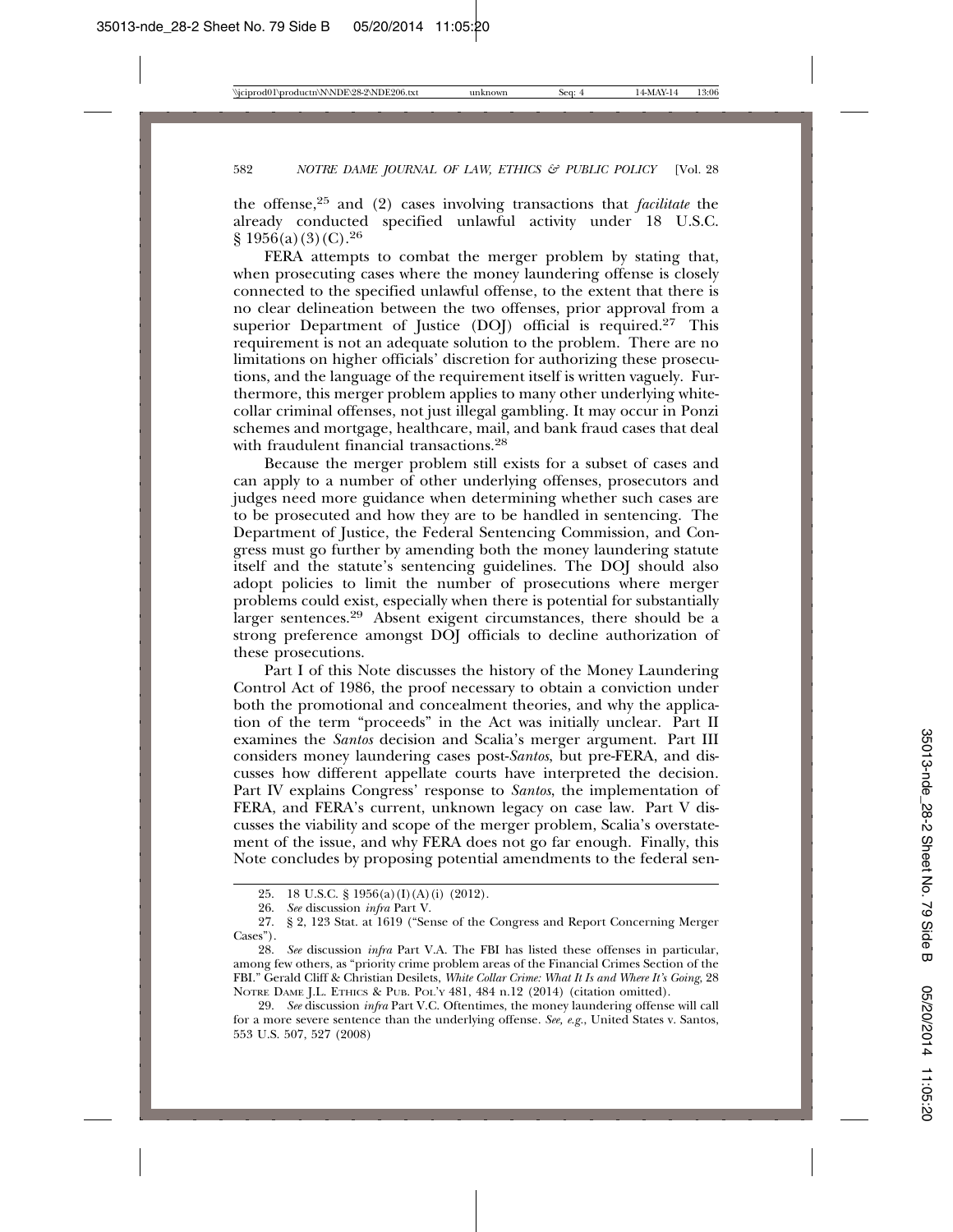tencing guidelines, the money laundering statute itself, and the Department of Justice manual to find a balance in addressing any existing merger problems.

#### I. THE MONEY LAUNDERING CONTROL ACT OF 1986

The Money Laundering Control Act of 1986 ("MLCA"), 18 U.S.C. § 1956, makes it a federal crime to knowingly engage in a financial transaction that involves "proceeds" from "specified unlawful activity" with the intent to either  $(1)$  promote the carrying on of, or  $(2)$  conceal the nature, location, source, ownership, or control of proceeds from the underlying offense.30 The purposes of the MLCA were to criminalize the concealment of illegal income and to stop the illegal funding of criminal enterprises that further their existence.<sup>31</sup> The MLCA has expanded to include over 200 specified unlawful crimes including most white-collar offenses.<sup>32</sup> Because of this, charging under section 1956 often involves indictments for other predicate offenses, with the section 1956 offense usually calling for a harsher penalty.33

Subsections  $1956(a)(1)(A)(i)$  and  $(a)(1)(B)(i)$  cover the promotional and concealment theories respectively. Each requires different proof in order to sustain a conviction. Under the promotional theory, the government must prove that the defendant knowingly (1) conducted or attempted to conduct a financial transaction (2) that represented some form of an unlawful activity, (3) the proceeds of which were derived from that specified unlawful activity, and (4) the transaction was done with the *intent to promote the carrying on* of the specified unlawful activity.<sup>34</sup> For the concealment theory, the government must prove that the defendant knowingly (1) conducted or attempted to conduct a financial transaction (2) that represented some form of criminal activity, (3) the proceeds of which were derived from that specified unlawful activity, and (4) the transaction was designed in whole or in part to *conceal or disguise the nature, location, source, ownership, or control* of the proceeds of the specified unlawful activity.<sup>35</sup>

Subsection 1956(c) defines various terms used in the MLCA and applies these definitions to both the promotional and concealment theories. "Transaction," as used in the MLCA, is broadly defined to include purchases, sales, loans, pledges, gifts, transfers, deliveries, or

35. 18 U.S.C. § 1956(a)(1)(B)(i) (2012). *See* United States v. Majors, 196 F.3d 1206, 1212 (11th Cir. 1999) (listing elements of the offense under 18 U.S.C.  $§ 1956(a)(1)(B)(i)).$ 

<sup>30.</sup> Money Laundering Control Act of 1986, Pub. L. No. 99-570, 100 Stat. 3207 (1986) (codified as amended at 18 U.S.C. § 1956 (2012)). The MLCA also criminalizes fraudulent financial tractions with the intent to avoid an IRS reporting requirement for proceeds used to conduct or facilitate the underlying offense. *Id*.

<sup>31.</sup> Gurule,´ *supra* note 3, at 351–52.

<sup>32.</sup> Zimarowski, *supra* note 11, at 1144.

<sup>33.</sup> *Id.* at 1145.

<sup>34. 18</sup> U.S.C. § 1956(a)(1)(A)(i) (2012). *See* United States v. Calderon, 169 F.3d 718, 721 (11th Cir. 1999) (listing elements of the offense under 18 U.S.C.  $§ 1956(a)(1)(A)(i)).$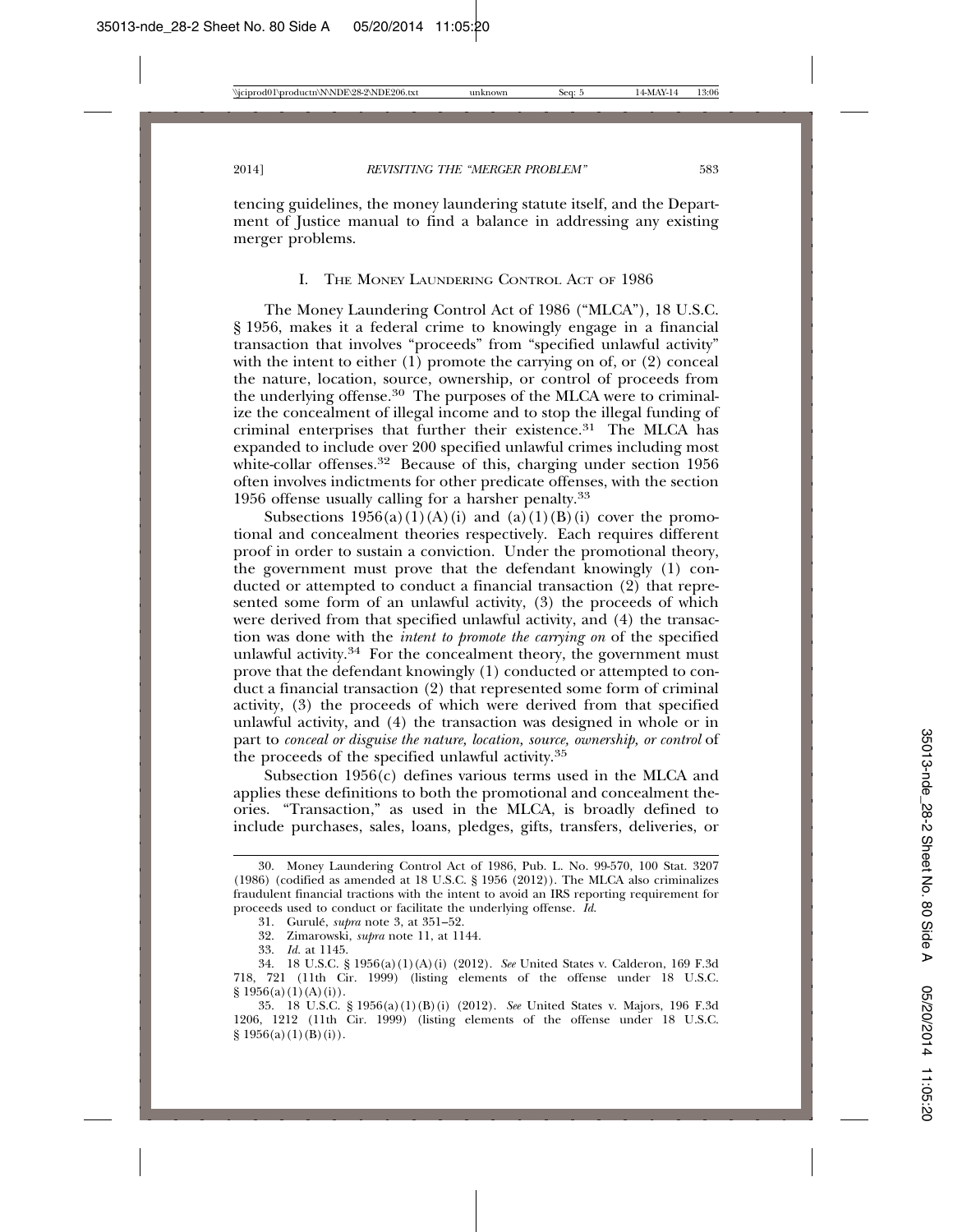other dispositions.36 "Financial transactions" under section 1956 are transactions which either (1) affect interstate or foreign commerce involving (i) movement of funds by wire or other means, (ii) one or more monetary instruments, or (iii) involving transfer of title to any real property, vehicle or aircraft, or (2) involves the use of a financial institution which is engaged in or affects interstate or foreign commerce in any way or degree.<sup>37</sup> The term "specified unlawful activity" includes all racketeering offenses listed in 18 U.S.C. § 1961(1) and other offenses, such as those committed against foreign nations, the distribution of controlled substances, crimes of violence, bank fraud, bribery, theft, embezzlement, human trafficking, and numerous other federal felonies.38

Notably lacking from the statute is a definition for the term "proceeds" as it applies to both the promotional and concealment theories. The lack of clear statutory intent has caused confusion over whether "proceeds" means "net profits" or "gross receipts."39 The controversy began in 2002 when the Seventh Circuit deviated from precedent in *United States v. Scialabba*. 40 Before this decision, courts consistently interpreted "proceeds" to mean "gross receipts."41 In *Scialabba*, the defendants were convicted of running an illegal gambling business, filing false tax returns, conspiring to defeat tax collection, and money laundering.42 The defendants appealed their money laundering convictions, arguing that the convictions substantially augmented their sentences. $43$  Judge Easterbrook wrote the opinion for the Seventh Circuit, holding that the money laundering statute is ambiguous as to "proceeds" so the rule of lenity must apply.44 In other words, because Congress did not specify that "proceeds" be interpreted to include *all*

<sup>36. 18</sup> U.S.C. § 1956(c)(3) (2012). *See* United States v. Abrego, 141 F.3d 142, 160 (5th Cir. 1998) (defining "transaction" under section 1956 to include transferring money to another); United States v. Gough, 152 F.3d 1172, 1173 (9th Cir. 1998) (finding that delivery of drug money is a "transaction" under section 1956); United States v. Leslie, 103 F.3d 1093, 1101 (2d Cir. 1997) (including a check exchange for cash as a "transaction" under section 1956).

<sup>37. 18</sup> U.S.C. § 1956(c)(4) (2012). *See* United States v. Goodwin, 141 F.3d 394, 401 (2d Cir. 1997) (listing the elements defining a "financial transaction" under section 1956). The term is broadly defined. *See* United States v. Blackman, 904 F.2d 1250, 1257 (8th Cir. 1990) (finding that a "['financial transaction'] includes the purchase, sale or disposition of any kind of property as long as the disposition involves a monetary instrument.").

<sup>38. 18</sup> U.S.C. § 1956(c)(7) (2012). *See* United States v. Yusuf, 536 F.3d 178, 185 (3d Cir. 2008) ("The term 'specified unlawful activity' covers a broad range of offenses. For example, the fraudulent *concealment* of a bankruptcy estate's assets is categorized as a 'specified unlawful activity.'"); United States v. Taylor, 984 F.2d 298, 301 (9th Cir. 1993) (listing the elements defining a "specified unlawful activity" under section 1956 and holding that wire fraud is a specified unlawful activity under this definition).

<sup>39.</sup> See *supra* INTRODUCTION for explanations of the two terms.

<sup>40. 282</sup> F.3d 475 (7th Cir. 2002).

<sup>41.</sup> William T. Noonan, Jr., *Congress' Failure to Define Proceeds and the Fallout After United States v. Santos,* 36 NEW ENG. J. ON CRIM. & CIV. CONFINEMENT 133, 134 (2010).

<sup>42.</sup> *Scialabba*, 282 F.3d at 475.

<sup>43.</sup> *Id.* at 476.

<sup>44.</sup> *Id.* at 477.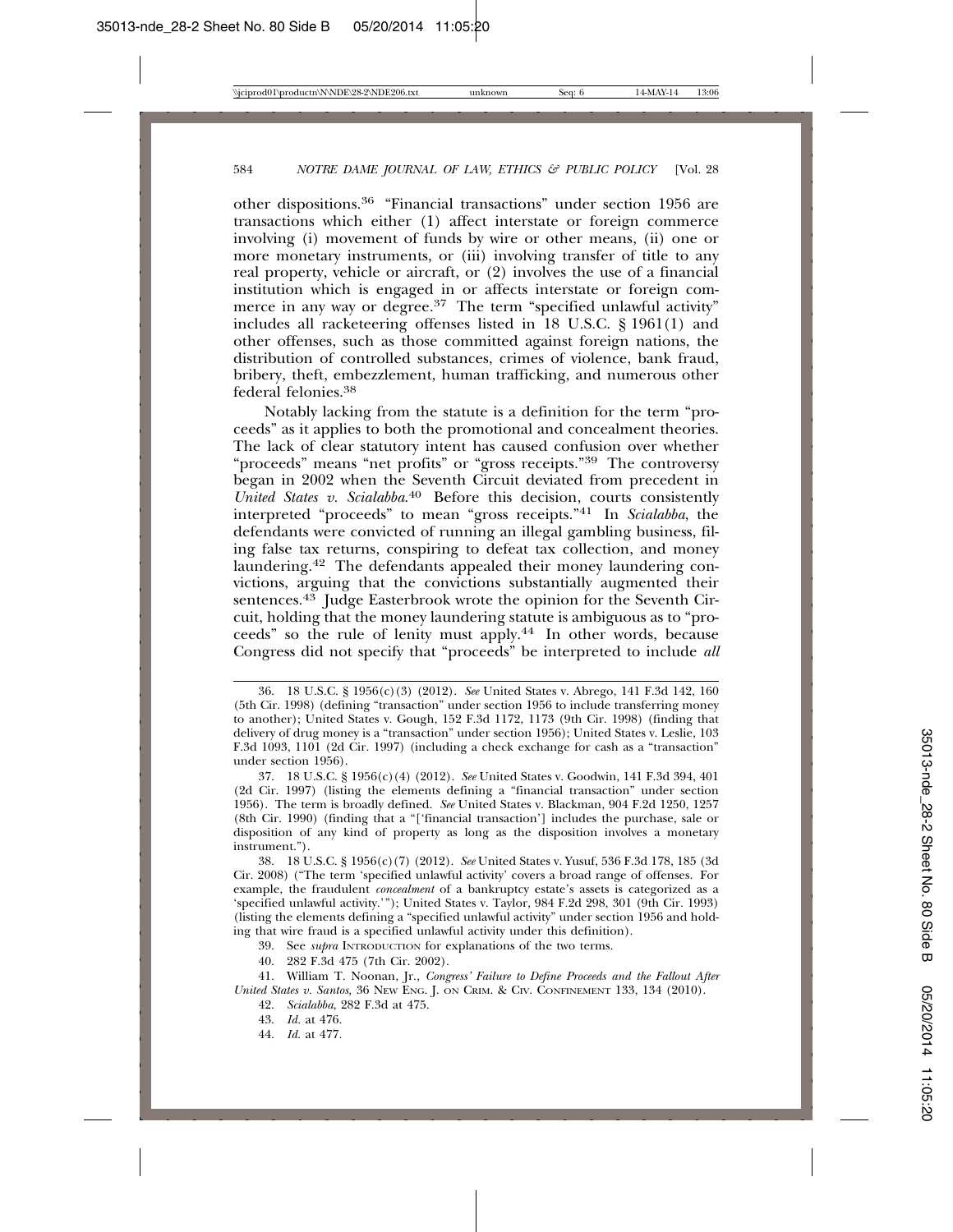*g*ross receipts, the courts must take the approach that favors the defendant—in this case, "net profits"—which imposes a higher burden of proof on the government.45 Judge Easterbrook was also the first to bring up the merger argument for the "net profits" definition stating that, if courts did not apply the "net profits" definition, "the predicate crime [would otherwise] merge[ ] into money laundering . . . and the word 'proceeds' [would otherwise] lose[ ] operational significance."46 The defendants in this case had transferred some of the revenue from illegal video poker machines to meet expenses of the gambling business.47 The Court held that these "gross receipts" from the sales were not used to hide or reinvest in the illegal business—the normal understanding of money laundering—and, because "proceeds" must be read as "profits," the transactions that used gross receipts did not constitute money laundering.48

The Third Circuit in *United States v. Grasso*<sup>49</sup> later rejected the Seventh Circuit's rationale. Judge Ambro held, instead, that "proceeds" means "gross receipts," not "net profits." In *Grasso*, the defendant was convicted of mail fraud, wire fraud, and money laundering by reinvesting proceeds of a fraudulent "work-at-home" scheme to cover advertising, printing, and mailing expenses.<sup>50</sup> The Court held that the text and purpose of section 1956, along with existing case law in the Third Circuit, suggests that "proceeds" means "gross receipts."51 When reinvesting his proceeds in furtherance of his fraudulent activity, Grasso paid for his business expenses with the receipts from his illegal sales, thus implicating the money laundering offense.52 Because the Third Circuit rejected the Seventh Circuit's most recent interpretation of "proceeds" at that time*,* other jurisdictions continued to struggle with determining which definition was correct. The Supreme Court was, thus, posed to resolve this conflict four years later when the Court granted certiorari to *Santos*.

50. *Id.* at 162.

51. *Id.* at 168. The Court looked to varying definitions of the word "proceeds" in the UCC, *Black's Law Dictionary* and *Webster's Dictionary* which all defined the term as "the total amount brought in" or, similarly, "gross receipts." *Id.* In their examination of prior precedent, the Court noted "most courts have held that proceeds involve more than net profits." *Id.* Finally, the Court looked to the text of the statute itself stating "[t]he 'normal understanding of money laundering' may entail 'hid[ing] or invest[ing] profits in order to evade detection,' as the Seventh Circuit posited, but the bifurcated text of the statute strongly suggests that Congress had a broader definition of money laundering in mind." *Id.* (citation omitted).

52. *Id.* at 162.

<sup>45.</sup> *Id.*

<sup>46.</sup> *Id.* at 475.

<sup>47.</sup> *Id.* at 476.

<sup>48.</sup> *Id.*

<sup>49. 381</sup> F.3d 160, 166 (3d Cir. 2004).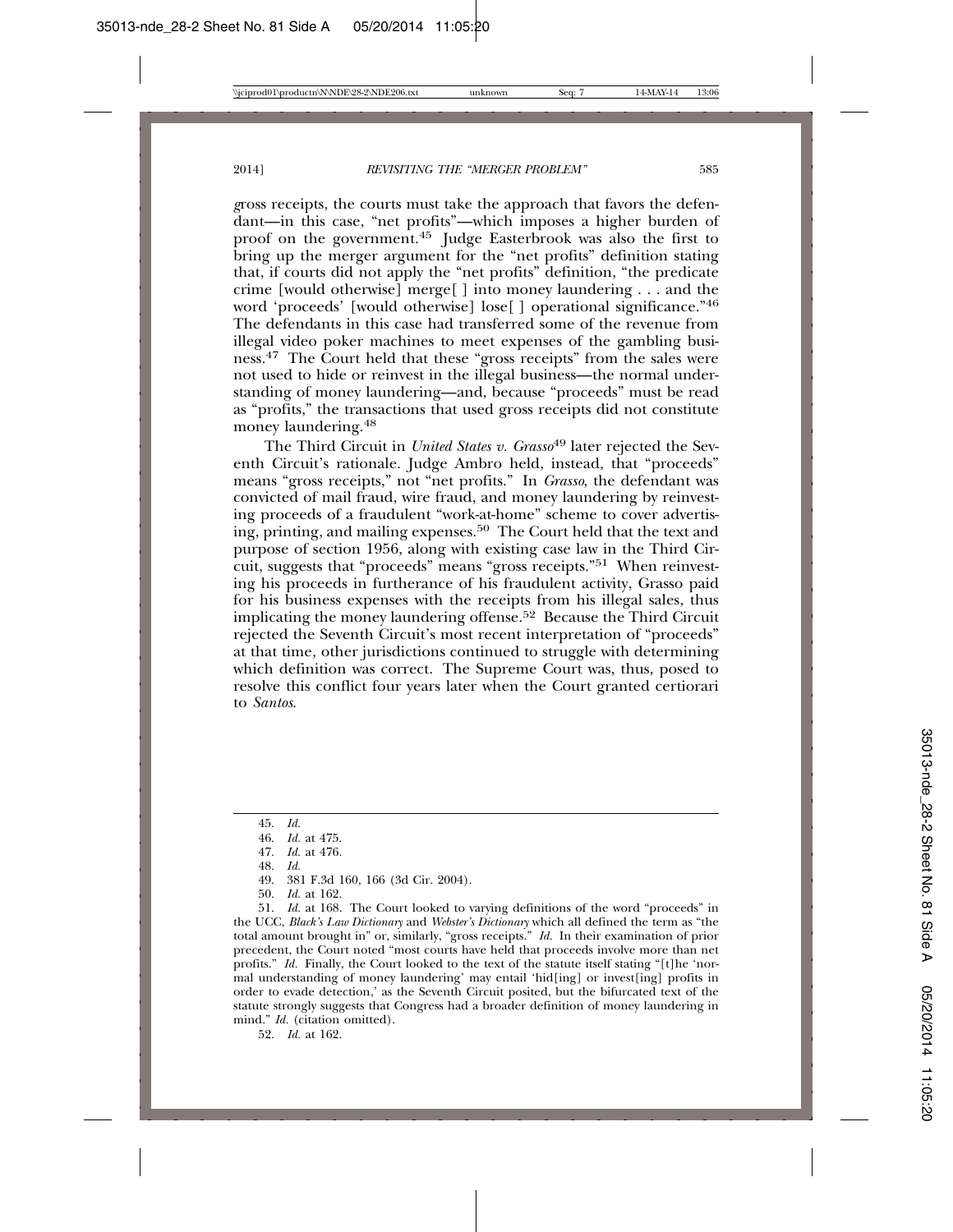#### II. <sup>U</sup>NITED STATES <sup>V</sup>. SANTOS

In *United States v. Santos*, 53 Efrain Santos was convicted of conspiracy to run an illegal gambling business,  $54$  running an illegal gambling business,<sup>55</sup> conspiracy to money launder,<sup>56</sup> and two counts of money laundering.57 Santos ran an illegal lottery in Indiana.58 He employed helpers who gathered bets from gamblers, kept a portion for their commissions, and delivered the rest to collectors.<sup>59</sup> These collectors would then deliver the money back to Santos, who used the money left over to pay the winners and the salaries of the collectors.60

Santos was sentenced to 60 months imprisonment for the gambling offenses and 210 months for the money laundering counts.<sup>61</sup> Santos appealed and the Seventh Circuit court of appeals affirmed the convictions.62 He then filed a motion under 28 U.S.C. § 2255, collaterally attacking the convictions. The district court approved his motions on the money laundering counts based on the Seventh Circuit's holding in *Scialabba*. 63 In applying *Scialabba*, the district court found nothing to show that the transactions for which the money laundering convictions were based involved profits.64 The court of appeals affirmed, following the district court's reliance on *Scialabba.*65 The Supreme Court granted certiorari and Justice Scalia, joined by Justices Souter, Thomas, Ginsburg, and Stevens concurring, affirmed the Seventh Circuit's decision.66

Justice Scalia highlighted the inherent ambiguity of the term "proceeds."67 He notes how some statutes that use the term have defined it to mean "profits," where others have defined it to mean "gross receipts."68 Furthermore, he points out that both definitions have long been accepted in ordinary usage according to their dictionary definitions.69 Because there is a true ambiguity in the meaning, Scalia argues that the Court must use the rule of lenity and interpret the word in the

56. 18 U.S.C. §§ 1956(a)(1)(A)(i), (h) (2012).

- 58. *Santos*, 553 U.S. at 509 (in violation of IND. CODE ANN. § 35-45-5-3 (West 2007)).
- 59. *Id.*
- 60. *Id.*

61. *Id.* at 510. The money laundering conviction more than tripled Santos' sentence for the same criminal act as the underlying illegal gambling offense.

62. *Id.*

63. *Id.*; United States v. Scialabba, 282 F.3d 475, 477 (7th Cir. 2002) (holding that the federal money laundering statute's prohibition of transactions involving "proceeds" applies to "profits" not "gross receipts"); *see* discussion *supra* Part I.

64. *Santos*, 553 U.S. at 510.

- 65. *Id.*
- 66. *Id.* Justice Thomas joined all but Part IV of Justice Scalia's opinion. *Id.* at 507.
- 67. *Id.* at 511.
- 68. *Id.* at 512.
- 69. *Id.* at 511.

<sup>53. 553</sup> U.S. 507 (2008).

<sup>54. 18</sup> U.S.C. § 371 (2012).

<sup>55. 18</sup> U.S.C. § 1955 (2012).

<sup>57.</sup> *Id.*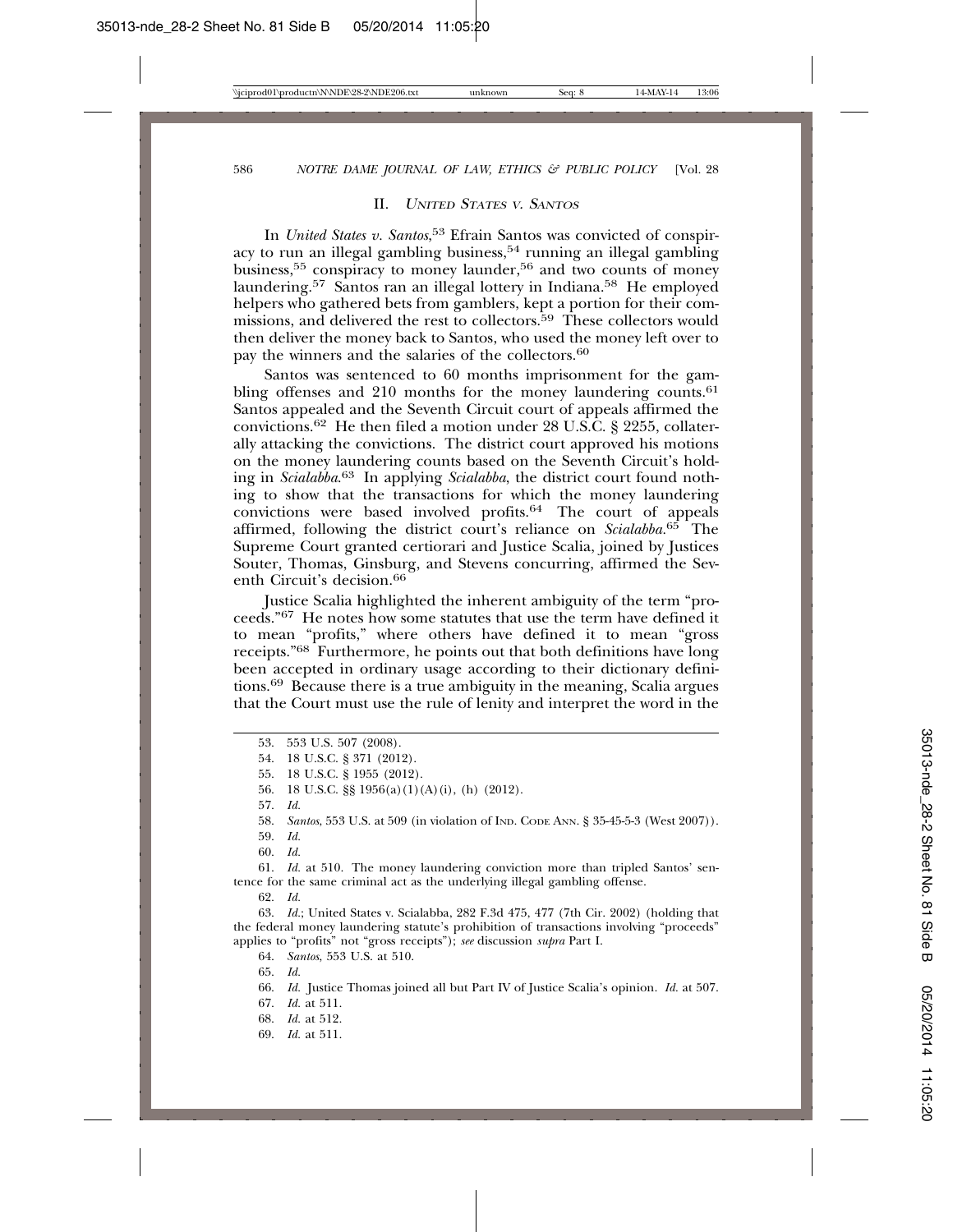way that most favors the defendant subjected to the ambiguity.<sup>70</sup> In this case, the "profits" definition is more defendant-friendly than the "receipts" definition because it places a higher burden of proof on the prosecution, so the rule of lenity finds in favor of the "profits"  $\tilde{d}$ efinition<sup>71</sup>

Scalia's second main argument for the "profits" definition is his concern with the "merger problem."72 He values the protection of criminal defendants against mergers, arguing it could not be the intent of Congress to leverage one criminal activity into another.73 He urges that, "if 'proceeds' meant 'receipts,' nearly every violation of the illegallottery statute would also be a violation of the money-laundering statute" because most, if not all, lotteries pay their winners and all of those payments, in promoting the carrying on of the lottery, would violate both statutes.74 As a result of this merger, defendants are confronted with increased sentences—well beyond those for the underlying offense giving rise to money laundering.75

Scalia also argues that this merger problem has widespread implications that go beyond just illegal gambling cases.76 "Generally speaking, any specified unlawful activity, an episode of which includes transactions which are not elements of the offense and in which a participant passes receipts on to someone else, would merge with money laundering."77 He says that interpreting "proceeds" as "profits" eliminates the merger problem for these offenses because it would only apply to payments made above and beyond expenses paid to promote the lottery itself.78 For example, the money laundering statute would not apply to paying employees or rent for an office space because those are not, by definition, "profits" or what remains *after* such expenses are paid.<sup>79</sup>

Scalia further rejects other means of avoiding the merger problem—specifically, that the underlying offense and money laundering offense be distinct in order to be separately punishable.80 He believes this solution has no basis in the words of the statute and is an unpredictable method of solving the problem.<sup>81</sup> He also rejects the government's argument that the "receipts" interpretation makes these cases easier to prosecute.<sup>82</sup> He notes that Congress has imposed similar bur-

71. *Id.* 514. 72. *Id.* at 515. 73. *Id.* 74. *Id.* 75. *Id.* at 516. 76. *Id.* at 517. 77. *Id.* at 516. 78. *Id.* 79. *Id.* 80. *Id.* at 518. 81. *Id.* 82. *Id.* at 519.

<sup>70.</sup> *Santos*, 553 U.S. at 514. The rule of lenity requires ambiguous criminal laws to be interpreted in favor of the defendants subjected to them. *See* United States v. Gradwell, 243 U.S. 476, 485 (1917).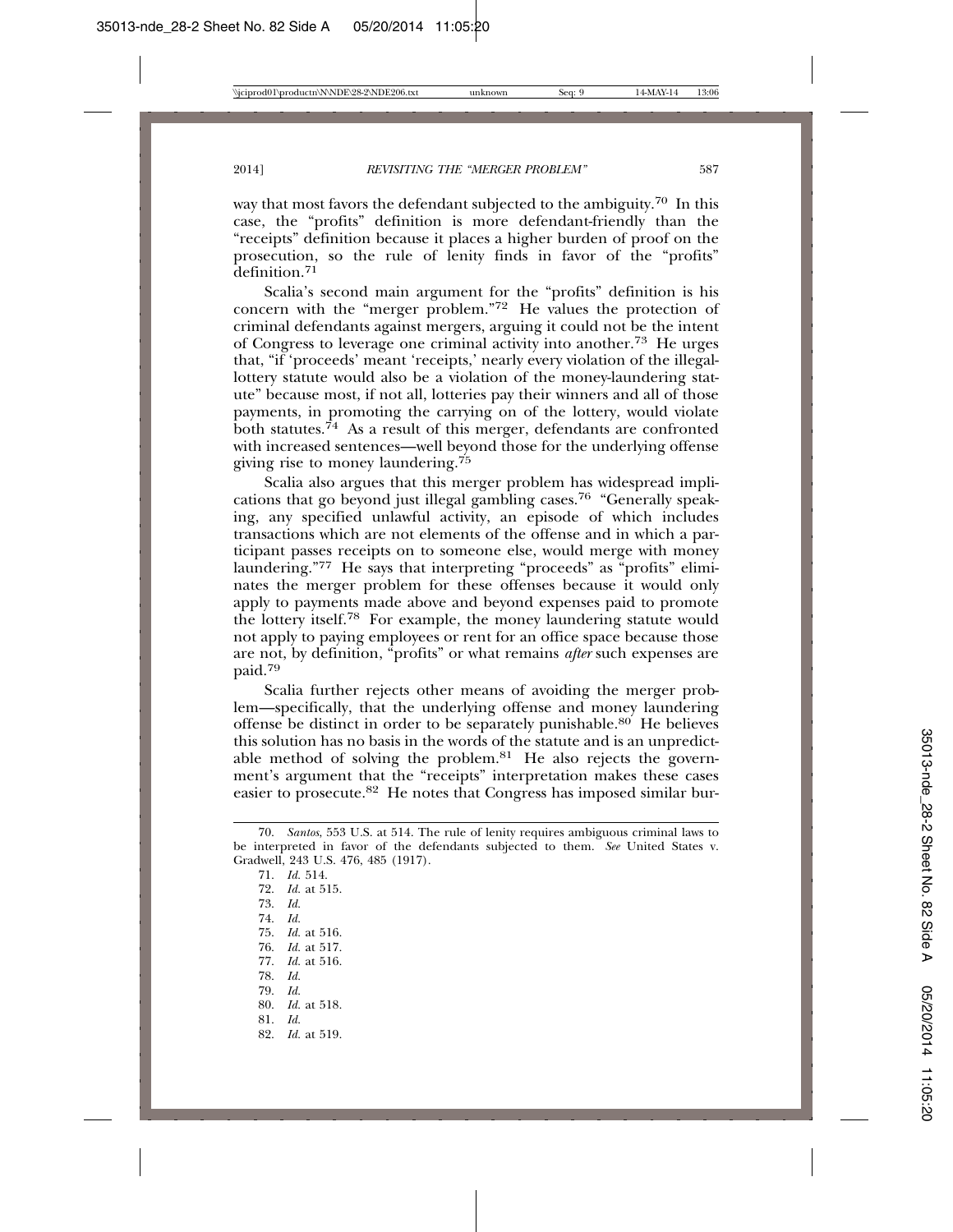dens of proof on prosecutors elsewhere and that the government exaggerates prosecutorial difficulties.<sup>83</sup> Finally, Scalia emphasizes the importance of maintaining a consistent meaning of "proceeds" for all predicate crimes.84

Justice Stevens provided the fifth vote to affirm, concurring in the judgment.85 Stevens argues that Congress intended for "proceeds" to have the "profits" definition when referring to some predicate offenses and the "receipts" definition when referring to others.<sup>86</sup> He uses the legislative history of section 1956 stating that Congress made it clear that its intent for the term "proceeds" was to include gross receipts from the sale of contraband and the operation of organized crime syndicates involving such sales.<sup>87</sup> However, for other predicate offenses like unlicensed, stand-alone gambling ventures, there is no clear legislative history telling the courts how to interpret "proceeds."88 For such situations, Stevens uses Scalia's congressional intent argument, stating that "applying 'gross receipts' . . . [leads to consequences] so perverse that I cannot believe they were contemplated by Congress." $89$  He also addresses the merger problem and argues that it would be particularly unfair in this case to allow the government to treat the mere payment of the expense of operating an illegal gambling business as a separate offense because the money laundering offense creates a substantially more severe sentence.<sup>90</sup> Thus, the rule of lenity should apply for this case.<sup>91</sup>

Justice Breyer wrote the first dissenting opinion.<sup>92</sup> Breyer agrees that the merger problem was probably not a result that Congress intended.93 He, however, argues that defining "proceeds" as "profits" is not the solution.94 He believes that the better approach is to interpret the promotional theory to apply only where the money laundering transaction occurs *separately* and *after* the underlying offense is committed.95 A person does not "*promote* the carrying on" of an underlying offense with only one act—the phrase implies *future* action.96 In other words, the money laundering offense and the underlying offense must be distinct to be separately punishable with the money laundering offense *following in time* the *completion* of the underlying offense.97 The

83. *Id.* at 519–20. 84. *Id.* at 522–23. 85. *Id.* at 524. 86. *Id.* at 525. 87. *Id.* at 525–26. 88. *Id.* 89. *Id.* at 526. 90. *Id.* at 527. 91. *Id.* at 528. 92. *Id.* at 529. 93. *Id.* 94. *Id.* 95. *Id.* at 530. 96. *Id.*

97. *Id. See* Gurulé, *supra* note 3, at 376–77 ("For example, purchasing communications equipment, such as cell phones and fax machines, could violate the promotion theory of money laundering. Purchasing communications equipment involves a promotional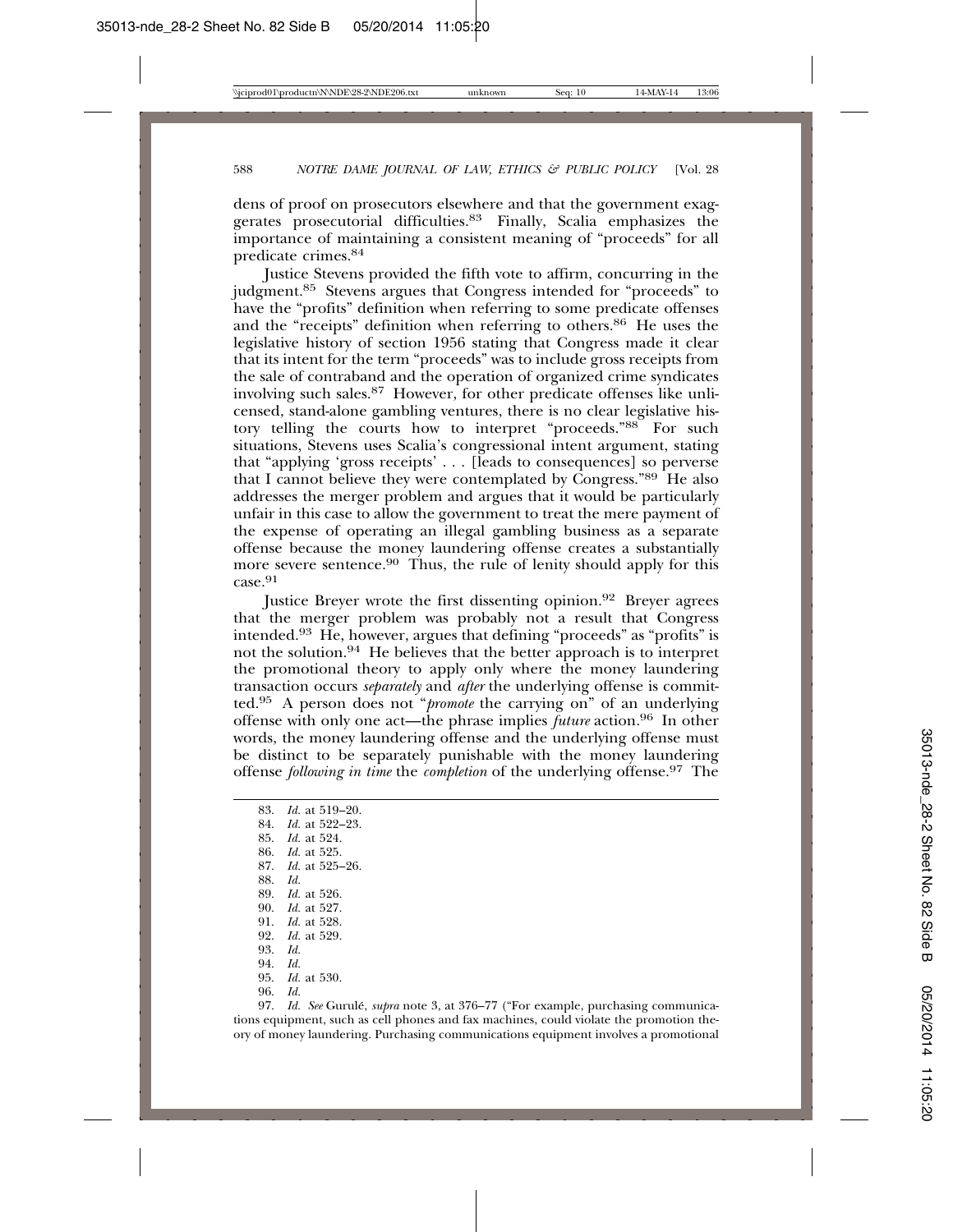money laundering transaction must promote the continuation of such offense into the future, not merely facilitate it.

Breyer also argues that the problem can be adequately addressed by the U.S. Sentencing Commission rather than in the courts.<sup>98</sup> Because Congress has already instructed the Commission to "avoi[d] unwarranted sentencing disparities" among similar criminal conduct, the Commission could make the offense level closer to that of the offense level for the predicate offense rather than "creating complex interpretations of the statute's language."99

Justice Alito wrote the second dissent, which Chief Justice Roberts, and Justices Kennedy and Breyer joined.<sup>100</sup> Justice Alito is concerned with Congress' intent and believes that the plurality's interpretation would frustrate efforts to combat organized criminal enterprises if we look to the context in which the word is used.<sup>101</sup> His first argument is that "proceeds" most customarily means "the total amount brought in" or "gross receipts."102 He points to the leading treaty on international money laundering, the United Nations Convention Against Transnational Organized Crime ("Convention"), which contains a provision similar to that in the concealment theory of section 1956.<sup>103</sup> Article 6.1 of the Convention criminalizes "[t]he . . . transfer of property, knowing that such property is the proceeds of crime, for the purpose of concealing or disguising the illicit origin of the property  $\dots$  . ."<sup>104</sup> The Convention defines "proceeds" to mean "*any* property derived from or obtained, directly or indirectly, through the commission of an offense."105 This definition is more in line with a "gross receipts" approach because it does not limit "proceeds" to just the profits of the offense.106 Alito also points to the Model Money Laundering Act and how it also defines "proceeds" as "property [of *any* kind] acquired or derived directly or indirectly from, produced through, realized through, or caused by an act or omission  $\dots$ ."<sup>107</sup> Furthermore, he notes that fourteen states have defined "proceeds" as "gross receipts" in their state money laundering statutes.<sup>108</sup> He argues that this "pattern" of usage" by lawmakers seems to suggest that "gross receipts" is the customary definition for "proceeds" in a money laundering provision.<sup>109</sup>

- 104. Convention, *supra* note 103, at 8.
- 105. *Id.* at 2 (emphasis added).
- 106. *Santos*, 553 U.S. at 533*.*

107. President's Commission on Model State Drug Laws, Economic Remedies, § 4(a) (1993) (emphasis added).

- 108. *Santos*, 553 U.S. at 534.
- 109. *Id.* at 534–35.

step beyond the mere operation of the illegal gambling venture; the mere collection of gambling receipts and payments to winning betters does not.") (citation omitted).

<sup>98.</sup> *Santos*, 553 U.S. at 530.

<sup>99.</sup> *Id.* at 530–31.

<sup>100.</sup> *Id.* at 531.

<sup>101.</sup> *Id.*

<sup>102.</sup> *Id.* at 532.

<sup>103.</sup> *Id.* at 533; *see also* United Nations Convention Against Transnational Organized Crime, G.A. Res. 55/25, U.N. Doc. A/RES/55/25 (Nov. 15, 2000) [hereinafter Convention]. The concealment theory is codified in 18 U.S.C.  $\S$  1956(a)(1)(B)(i) (2012).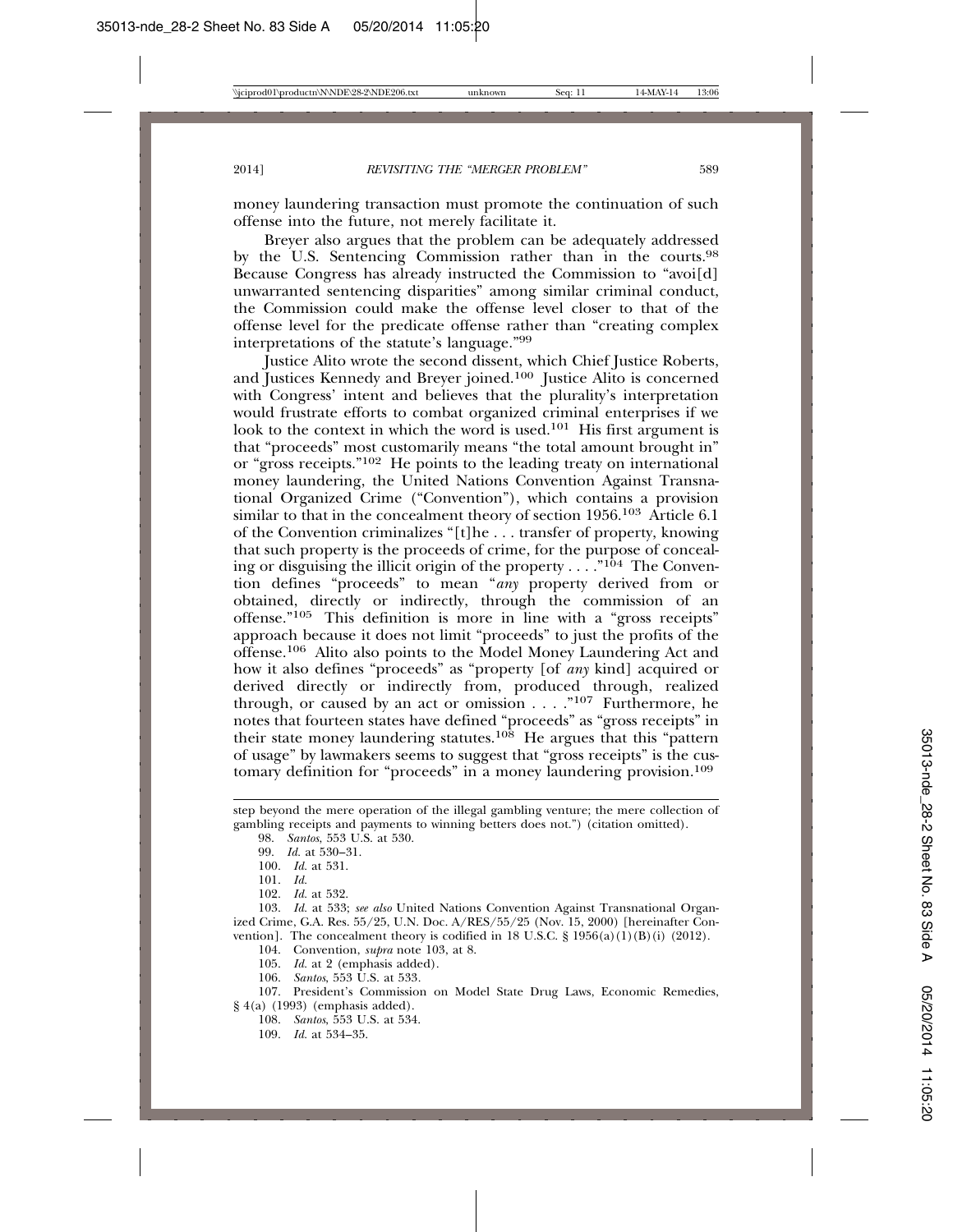Alito next returns to the intent of the statute and argues that the objectives of the money laundering statute would be frustrated if "proceeds" were limited to "profits."110 First, limiting the definition would "immunize successful criminal enterprises during those periods when they are operating temporarily in the red" because there would be no "profits" from which to criminalize.<sup>111</sup> Second, limiting the definition would pose substantial problems of proof.<sup>112</sup> Requiring prosecutors to trace funds back to a particular criminal activity to prove that the sales were profitable would be next to impossible.<sup>113</sup> Special accounting rules would have to be developed to make these calculations and they would be difficult to discern because most criminal enterprises do not keep complete and accurate business and accounting records.114 Creating a heightened burden of proof, he argues, serves no discernible purpose in forwarding the Congressional aims of the statute.<sup>115</sup>

Alito believes that the merger problem can be avoided and addressed via sentencing guidelines.<sup>116</sup> He would recommend an amendment to the money laundering sentencing guideline advising in favor of a less stiff sentence and giving judges more discretion in imposing lighter sentences than those called for by the guidelines.117

#### III. POST-<sup>S</sup>ANTOS, PRE-FERA JURISPRUDENCE

After *Santos*, courts saw an influx in the number of money laundering convictions coming up for appeal on the proceeds issue.118 Some courts followed *Santos*, some distinguished it, and others took a middle approach.119 Ultimately, the approaches taken by the circuits can be grouped into three distinguishable categories: the narrow view, the moderate view, and the broad view of *Santos*. 120 Narrow view jurisdictions have limited *Santos'* "profits" definition of "proceeds" only to gambling cases as Justice Stevens recommended.<sup>121</sup> Moderate view jurisdictions apply *Santos'* "profits" definition of "proceeds" to some underlying offenses other than illegal gambling and not to others.<sup>122</sup> Finally, the broad view jurisdictions apply *Santos'* "profits" definition to all underlying offenses.123

110. *Id.* at 536. 111. *Id.* at 537. 112. *Id.* 113. *Id.* at 540. 114. *Id.* at 541. 115. *Id.* at 542. 116. *Id.* at 547. 117. *Id.* 118. Noonan Jr., *supra* note 41, at 143. 119. *Id.*

120. Brian Dickerson & Klodiana Basko, *Confusion in Defining "Proceeds" Under the Money Laundering Statute: A Survey of Circuit Opinions,* 57 FED. LAW. 23, 24-27 (2010); Zimarowski, *supra* note 11, at 1161; *Current Circuit Splits*, 7 SETON HALL CIR. REV. 377, 390- 91 (2011) [hereinafter Circuit Splits].

121. Zimarowski, *supra* note 11, at 1161; *Santos*, 553 U.S. at 526-27 (Stevens, J., concurring).

122. Zimarowski, *supra* note 11, at 1161.

123. *Id.*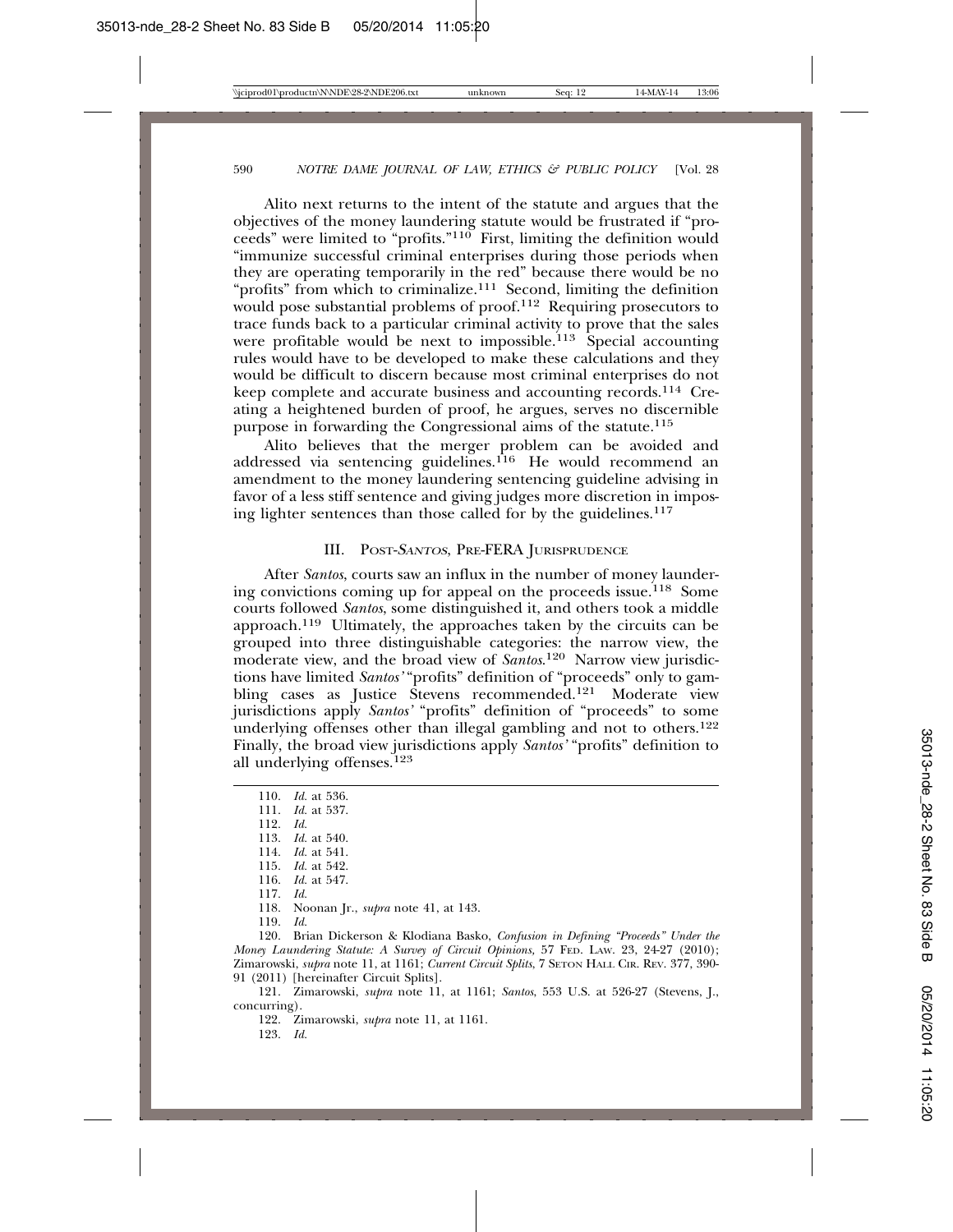#### A. *Narrow View of* Santos

The Fourth, Eighth, and Eleventh Circuits follow the narrow view of *Santos.*<sup>124</sup> The narrow approach does just what the title suggestslimits the holding of *Santos* to its facts, only applying it to other illegal gambling cases.<sup>125</sup> This is the position that Justice Stevens takes in his concurrence.126 The main justification that courts have cited for applying a narrow view is based on the Supreme Court's decision in *Marks v. United States*. <sup>127</sup> The "Marks Rule" states that when no single rationale explaining the result of a Supreme Court case enjoys assent of at least five Justices, the holding of the Court should be viewed as that position taken by those members who concurred in the judgments on the narrowest grounds.128

The Eighth Circuit addressed the issue in regards to drug and narcotic offenses in *United States v. Spencer*. <sup>129</sup> In this case, the defendant was convicted of conspiracy to distribute cocaine, attempted possession with the intent to distribute it, and money laundering.<sup>130</sup> The court held that *Santos* does not apply in the drug context.<sup>131</sup> Citing Alito's dissent in *Santos,* the court points out that five of the Supreme Court justices agreed that "proceeds" include gross revenues from the sale of contraband and the operation of organized crime syndicates involving such sales.132

Similarly, the Fourth Circuit has not applied *Santos* to other predicate offenses.133 In *United States v. Howard*, 134 defendants were convicted of various charges relating to prostitution, illegal drug sales, and for conspiracy to launder prostitution proceeds.<sup>135</sup> The court cited the Marks Rule stating that, because *Santos* was a plurality opinion, "the holding of the Court for precedential purposes is the narrowest holding that garnered five votes (Justice Stevens')."136 The Eleventh Circuit followed suit in *United States v. Demarest*, 137 also citing the Marks Rule and arguing that "[t]he narrow holding in *Santos,* at most, was that the gross

129. 592 F.3d 866 (8th Cir. 2009).

130. *Id.* at 870.

131. *Id.* at 879.

133. Dickerson & Basko, *supra* note 120, at 25; Zimarowski, *supra* note 11, at 1163.

134. 309 F. App'x 760 (4th Cir. 2009).

135. *Id.* at 763.

136. *Id.* at 771 (citing *Marks*, 430 U.S. at 193); *see also* United States v. Johnson*,* 405 F. App'x 746 (4th Cir. 2010) (limiting *Santos* to illegal gambling operations and not applying it to illegal Ponzi schemes).

137. 570 F.3d 1232 (11th Cir. 2009).

<sup>124.</sup> Dickerson & Basko, *supra* note 120, at 24; Zimarowski, *supra* note 11, at 1161–62 (citations omitted); Circuit Splits, *supra* note 120, at 390.

<sup>125.</sup> Dickerson & Basko, *supra* note 120, at 24.

<sup>126.</sup> *See* discussion, *supra* Part II (looking at the differences in legislative history for the illegal gambling offense).

<sup>127. 430</sup> U.S. 188 (1977).

<sup>128.</sup> *Id.* at 193. The narrowest concurrence in *Santos* being Justice Stevens' limited view that the "profits" definition only applies to illegal gambling offenses. *Santos*, 553 U.S. 507 (Stevens, J., concurring).

<sup>132.</sup> *Id.* at 880; *Santos*, 553 U.S. at 531 (Alito, J., dissenting).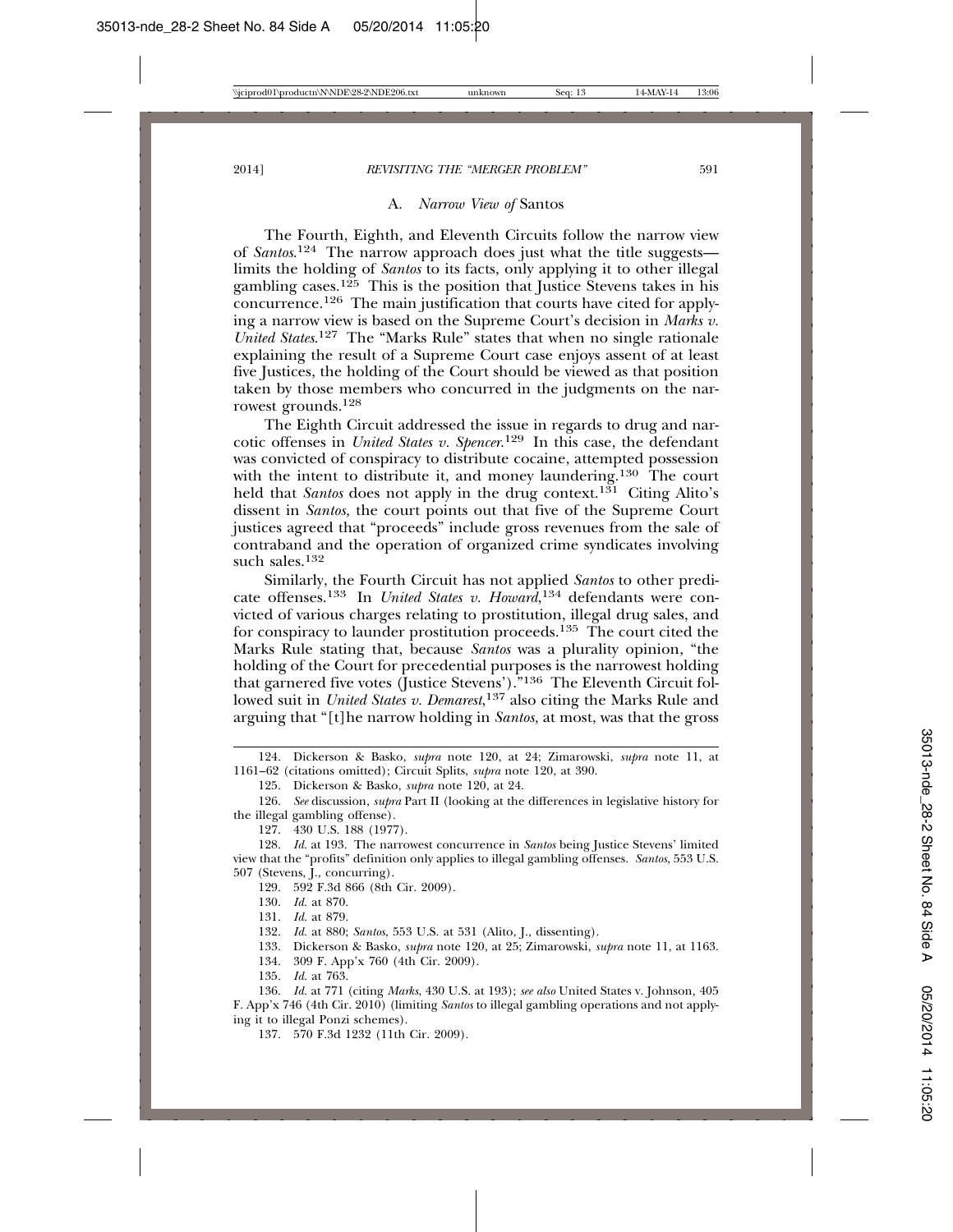receipts of an unlicensed gambling operation were not 'proceeds' under section 1956 . . . . "<sup>138</sup>

While the approaches taken in the Fourth, Eighth, and Eleventh Circuits may make sense under the Marks Rule, they are in tension with other Supreme Court precedents.<sup>139</sup> In *Clark v. Martinez*,<sup>140</sup> the court held that, prior to *Santos*, "the meaning of words in a statute cannot change with the statute's application."141 In *Martinez*, the Court sought to interpret certain words in a federal statute concerning alien detention for three different categories of aliens.142 The Court held that, while a limited definition for the phrase may apply to a certain category of aliens and not another, "[t]o give these same words a different meaning for each category [within the same statute] would be to invent a statute rather than interpret one."<sup>143</sup> Thus, the most limited interpretation must govern all aspects of the statute. $144$ 

In *Santos*, Justice Stevens' concurrence argued that the most limited interpretation ("profits") should be applied only to illegal gambling offenses.<sup>145</sup> However, *Martinez* would require that this limited interpretation also apply to all the predicate offenses.146 Both the plurality and Alito's dissent are consistent with *Martinez* in that they both agree that the meaning of the term proceeds "cannot vary from one money laundering case to the next." $147$  Thus, in following Justice Stevens' concurrence, these narrow view circuits, while following one Supreme Court case,<sup>148</sup> are in conflict with another Supreme Court  $\csc 149$ 

#### B. *Moderate View of* Santos

The moderate view, followed by the Third, Sixth, and Ninth Circuits, attempts to reconcile both the plurality and Justice Stevens' concurrence.150 These circuits do allow some application of the "profits" definition outside of the context of illegal gambling, but still keep the "gross receipts" definition for some other predicate offenses.

142. *Id.* The phrase at issue was "may be detained" in 8 U.S.C. § 1231(a)(6). The phrase was already defined for one category of aliens to mean detained as long as "reasonably necessary" to remove them from the country. Zavydas v. Davis, 533 U.S. 678, 689 (2001). The Court held that this definition must also apply to the other two categories.

- 145. *Santos*, 553 U.S. at 525 (Stevens, J., concurring).
- 146. *Martinez*, 543 U.S. at 380.
- 147. *Santos*, 553 U.S. at 548.
- 148. Marks v. United States, 430 U.S. 188 (1977).
- 149. *Martinez*, 543 U.S. at 371.
- 150. Dickerson & Basko, *supra* note 120, at 25; Zimarowski, *supra* note 11, at 1168.

<sup>138.</sup> *Id.* at 1242.

<sup>139.</sup> *Id.* at 1166; Dickerson & Basko, *supra* note 120, at 25.

<sup>140. 543</sup> U.S. 371 (2005).

<sup>141.</sup> *Id.* at 378.

<sup>143.</sup> *Id.*

<sup>144.</sup> *Id.*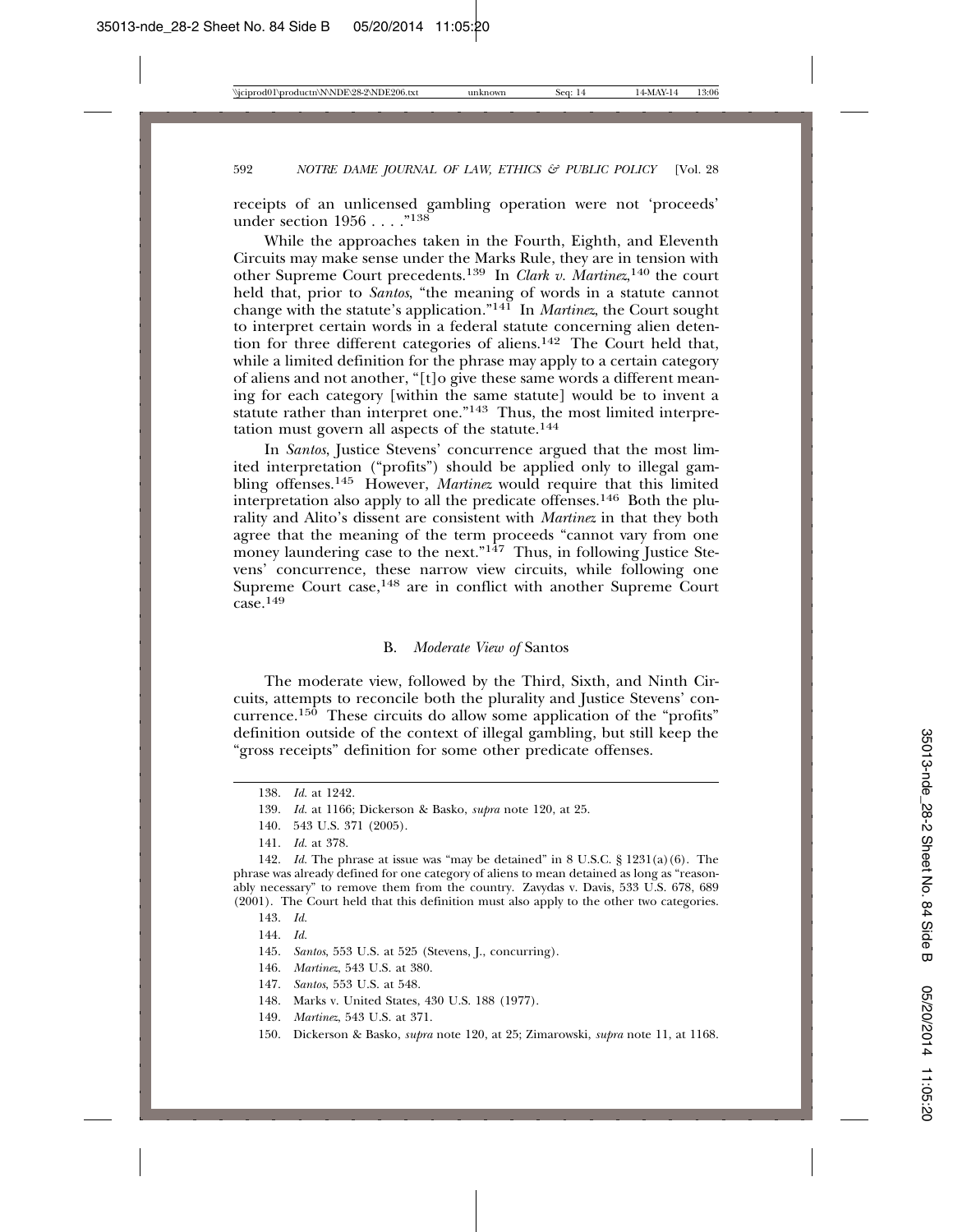The Third Circuit addressed the issue in *United States v. Yusuf*<sup>151</sup> and *United States v. Fleming*. 152 In *Yusuf,* the defendants were charged with varying counts related to mail fraud, tax evasion, and international money laundering.<sup>153</sup> The Third Circuit held that unpaid taxes disguised and retained by filing false tax returns through U.S. mail constitute "proceeds" of mail fraud under section 1986.154 In defining proceeds, the court followed *Santos*, using the "profits" definition based on the lack of legislative history to the contrary and stating that the proceeds in this mail fraud case were "profits."155 However, the Third Circuit in *Fleming* also held that the "profits" definition should not be used for *all* predicate offenses.<sup>156</sup> Drug trafficking, for example, is one such offense where "gross receipts" should be used.157 In *Fleming*, the defendants were convicted of narcotics possession, distribution, and money laundering.158 For this underlying offense, the Third Circuit cited Justice Alito's dissent in *Santos*, stating that "five justices agree with the position [that] proceeds include[s] gross revenues from the sale of contraband and the operation of organized crime syndicates involving such sales."159 Thus, because the underlying offense in this case is the sale of drugs, the Court must follow the consensus of the five justices.<sup>160</sup> Both of these holdings show the Third Circuit applying different definitions to different predicate offenses based on the legislative history of those offenses.161 Further, we see the Third Circuit not limiting the definition of "profits" to illegal gambling charges.162

The Sixth Circuit also applied this moderate view in *United States v. Kratt*. 163 The defendant in *Kratt* was convicted of bank fraud and money laundering from criminally derived property under 18 U.S.C. § 1957.164 After establishing that "proceeds" under section 1957 has the same meaning as it does in section 1956, the court held, however, that this case did not present the type of merger problem that *Santos* was meant to avoid, and *Santos* only applies when the predicate offense creates such a merger problem.165 The court applied a two-pronged analysis in determining the nature of the merger problem for a particular predicate offense. The merger problem in *Santos,* they held, is when

| 151. 536 F.3d 178, 185 (3d Cir. 2008). |  |
|----------------------------------------|--|
|----------------------------------------|--|

152. 287 F. App'x. 150 (3d Cir. 2008); Dickerson & Basko, *supra* note 120, at 1168.

153. *Yusuf*, 536 F.3d at 181.

- 154. *Id.* at 189.
- 155. *Id.*
- 156. *Fleming*, 287 F. App'x at 150.
- 157. *Id.*
- 158. *Id.* at 152.

159. *Id.* at 154 (citing *Santos*, 553 U.S. at 531 (Alito, J., dissenting)).

- 160. *Id.*
- 161. Zimarowski, *supra* note 11, at 1169.
- 162. *Fleming*, 287 F. App'x at 154 (in contrast to the narrow view).
- 163. 579 F.3d 558 (6th Cir. 2009).

164. 18 U.S.C. § 1957 (2012) (criminalizing "knowingly engag[ing] . . . in a monetary transaction in criminally derived property of a value greater that \$10,000" if the underlying criminal offense was one of the enumerated offenses, including bank fraud).

165. *Kratt*, 579 F.3d at 562. The Court applied *Marks* by using the "narrowest ground" (Stevens' concurrence), but still accounting for Scalia's merger concern.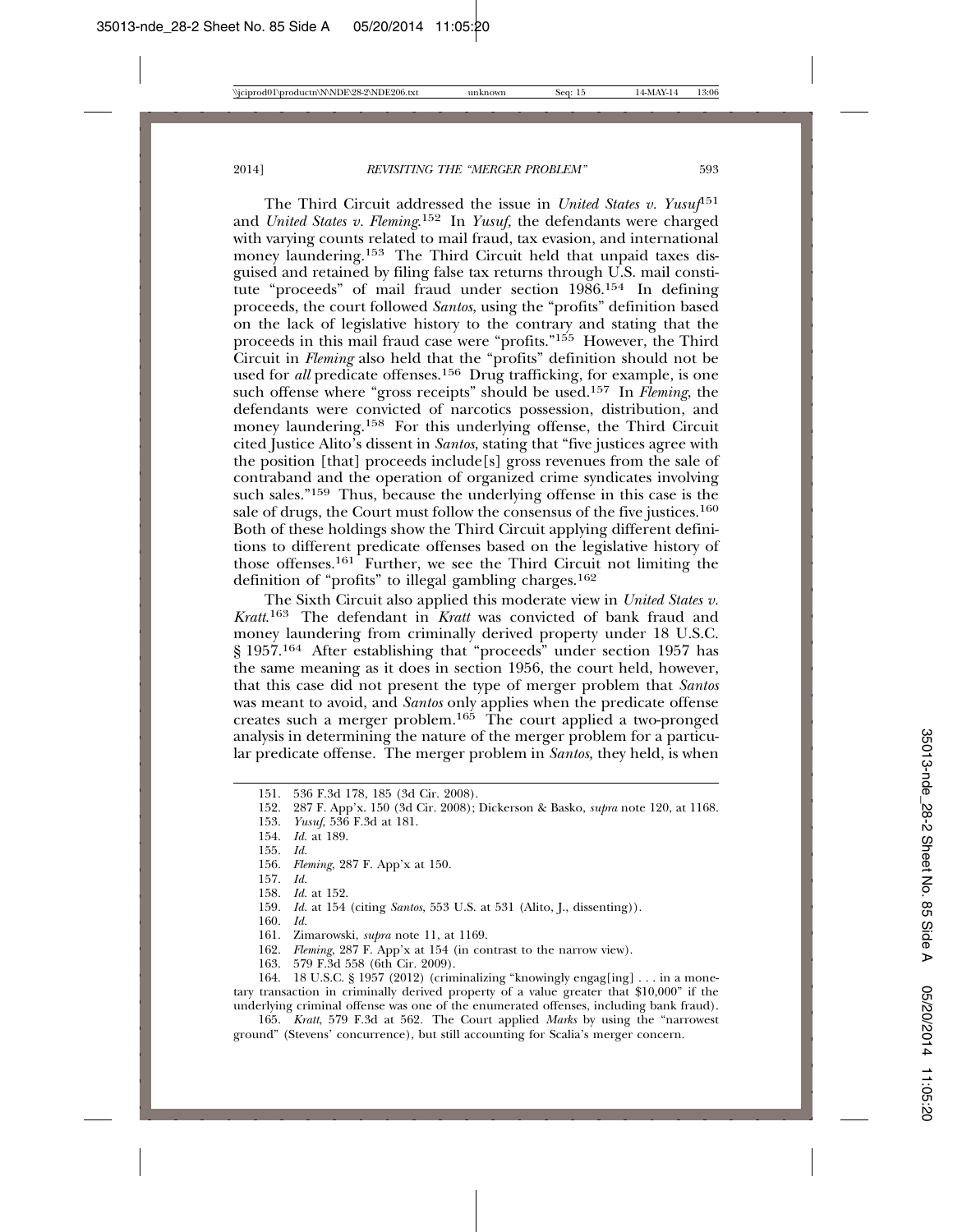the interpretation leads to (1) a "radical increase in the statutory maximum sentence" and (2) "only when nothing in the legislative history suggests that Congress intended such an increase."<sup>166</sup> Here, the court argued, neither section 1956 nor 1957 radically increased the statutory maximum sentence when the predicate offense was bank fraud or making false statements.167 In fact, they both would actually create a *lower* sentence than either of the named predicate offenses.168 Thus, the rationale of *Santos* in avoiding "perverse sentencing results" does not apply to Kratt's offenses so the court, instead, looked to prior precedent, which applied the gross receipts definition.<sup>169</sup>

The Ninth Circuit has also applied this framework.170 In *United* States v. Van Alstyne,<sup>171</sup> the defendant was convicted of mail fraud as part of a Ponzi scheme and money laundering.172 The court followed the same rationale in *Kratt,* stating that proceeds means profits only in merger situations of the kind that Scalia discussed in *Santos*. 173 However, the court focused on the central "scheme to defraud" required by the predicate offense rather than the legislative history or statutory maximum sentences of the predicate offense.174 In *Van Alstyne*, the nature of the Ponzi scheme required payments to investors (which would inherently constitute money laundering under section 1956). "Convicting Van Alstyne of money laundering for the bank transfers inherent in the 'scheme' central to the mail fraud charges thus presents a 'merger' problem closely parallel to the one that underlay the majority result in *Santos.*"175 Thus, the court dismissed two of Van Alstyne's convictions for money laundering based on the presence of the merger problem and applied *Santos'* "profits" definition to the mail fraud offenses.176 Even though the Sixth and Ninth Circuits looked to different characteristics of the underlying offense, both ultimately follow the moderate rule that, in determining which definition of "proceeds" to apply, courts should evaluate on an offense-by-offense basis and only apply the "profits" definition where a merger problem exists.

Like the narrow view, however, the moderate view poses a *Martinez* problem.177 By evaluating on an offense-by-offense basis, the moderate view would allow different definitions of "proceeds" to apply for different offenses.178 Furthermore, in applying *Santos* on an *ad hoc* basis, the

<sup>166.</sup> *Id.*

<sup>167.</sup> *Id.* at 563.

<sup>168.</sup> *Id.*

<sup>169.</sup> *Id.* (citing United States v. Prince, 214 F.3d 740, 748 (6th Cir. 2000)).

<sup>170.</sup> Zimarowski, *supra* note 11, at 1170.

<sup>171. 584</sup> F.3d 803 (9th Cir. 2009).

<sup>172.</sup> *Id.* at 807.

<sup>173.</sup> *Id.* at 814.

<sup>174.</sup> *Compare Van Alstyne*, 584 F.3d at 813–15, *with* Kratt*,* 579 F.3d 558, 562–64 (6th Cir. 2009).

<sup>175.</sup> *Van Alstyne*, 584 F.3d at 815.

<sup>176.</sup> *Id.* at 816.

<sup>177.</sup> *See* discussion *supra* Part III.A.

<sup>178.</sup> Zimarowski, *supra* note 11, at 1171 (citing *Clark v. Martinez,* 543 U.S. 371, 380  $(2005)$ .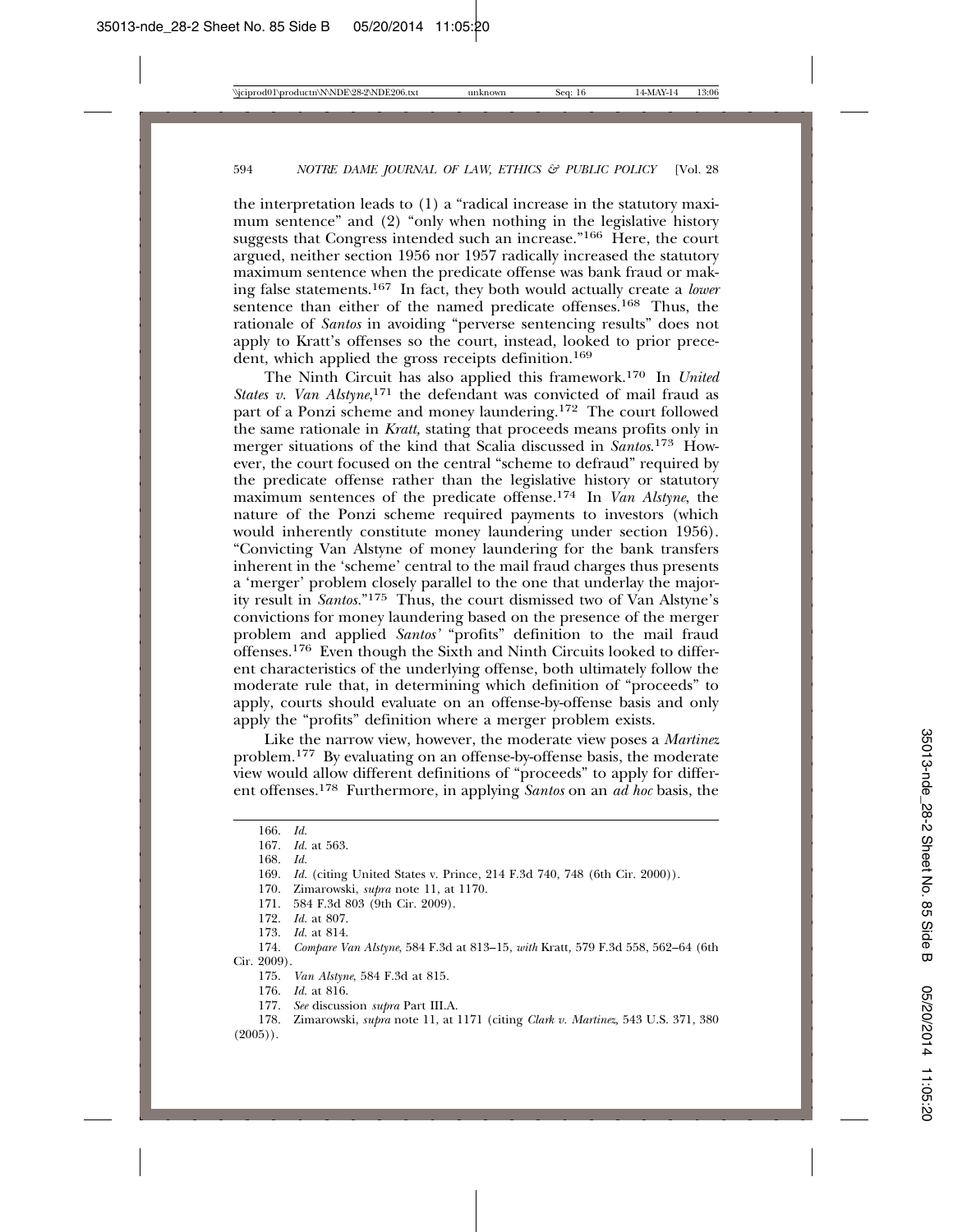moderate view "both invites sentencing unpredictability and opens the statute up to constitutional attacks."<sup>179</sup>

#### C. *Broad View of* Santos

Finally, the broad view applies *Santos'* profits definition to all predicate offenses and creates a bright line rule that has been followed by some district courts.<sup>180</sup> The Northern District of California was one of the first to put forth this broad view in *United States v. Hedlund.*181 In *Hedlund*, the defendant was convicted of Use of Property for the Purposes of Manufacturing Marijuana and money laundering for a mortgage payment made on the warehouse he used to store the illegal drugs.182 The court put substantial emphasis on *Clark v. Martinez*, and noted that the plurality in *Santos* did not limit their holding only to illegal gambling cases.<sup>183</sup> Because of this precedent, "profits" must apply to every predicate offense listed in the statute and, thus, Hedlund's money laundering conviction must be vacated because the mortgage payment is a business expense and is not part of the profits of the business as defined under *Santos*. 184

The Western District of Virginia similarly rejected the narrow and moderate approaches in favor of the broad view. In *United States v. Shelburne*, 185 the defendant was convicted of health care fraud and money laundering based on transactions made as business expenses (not spent from profits from the illegality).186 The court vacated the money laundering conviction, holding that *Santos* was not limited to illegal lottery offenses, so the "profits" definition applied.187 Further, it rejected the moderate view's contention that the "gross receipts" definition should be used so long as there is not a merger problem arguing that, "[u]nder the government's view, *Santos*, as limited by Justice Stevens' [narrower reasoning], breaks no new ground and simply applies existing circuit law."<sup>188</sup>

While this approach avoids the problem that the narrow and moderate views face with *Martinez*, it does contain a notable internal obstacle.189 As we see in *Hedlund*, it ignores the fact that five of the nine Justices in *Santos* agreed that the "gross receipts" definition should be

183. *Id.* at 6.

184. *Id.* at 4. The decision, however, conflicts with *Santos* where five of the Justices agreed that "proceeds" meant "gross receipts" in drug cases. *United States v. Santos,* 553 U.S. 507, 531 (2008) (Alito, J., dissenting).

185. 563 F. Supp. 2d 601 (W.D. Va. 2008).

186. *Id.* at 603.

187. *Id.* at 607.

188. *Id.* (citing Government's Brief 9 in *Santos*); United States v. Van Alstyne, 584 F.3d 803, 815 (9th Cir. 2009).

189. *Compare*, *supra* Parts III.A & B, *with supra* Part III.C. The broad view would not require courts to apply *Santos* differently depending on the underlying offense.

<sup>179.</sup> *Id.* at 1172.

<sup>180.</sup> Dickerson & Basko, *supra* note 120, at 26; Zimarowski, *supra* note 11, at 1172- 73.

<sup>181.</sup> No. CR-06-346-DLJ, 2008 WL 4183958 (N.D. Cal. Sept. 9, 2008).

<sup>182.</sup> *Id.* at 1 (in violation of 18 U.S.C. § 1956(a)(1)(A)(i) (2012)).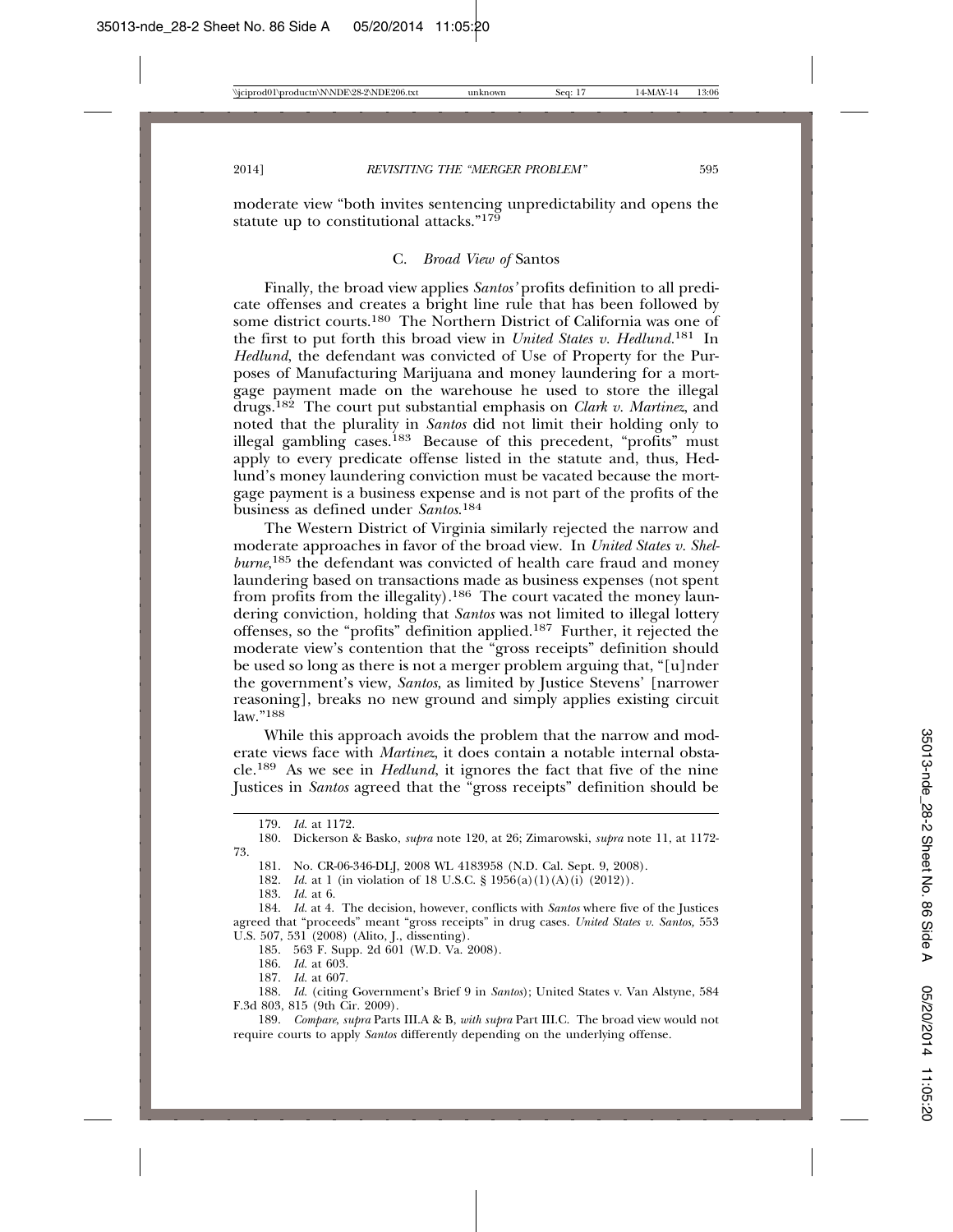used for all drug trafficking and related crimes. This has the potential effect of extending *Santos* beyond the Court's intended scope and, in the process, hindering both the congressional intent and the teeth of the money laundering statute.190

As can be seen with the different approaches following the decision, district and circuit courts across the country have not come to a consensus regarding the scope and reach of *Santos'* profits definition. Because these inconsistencies create potential implications for prosecutors191 and criminal defendants192 and because *Santos* is relevant to other federal statutes,193 it was imperative for Congress to respond swiftly to settle what its intentions were in drafting the MLCA. A year after *Santos*, Congress sought to do just this when enacting the Fraud Enforcement and Recovery Act of 2009.

#### IV. FRAUD ENFORCEMENT AND RECOVERY ACT OF 2009

Congress responded to the controversy by enacting the Fraud Enforcement and Recovery Act of 2009 (FERA). FERA itself covers a broad range of financial fraud offenses including mortgage, securities, and commodities fraud.194 Showing their disapproval of the opinion, Congress essentially overturned *Santos* by amending the money laun-

192. *See* Zimarowski, *supra* note 11, at 1179 ("[T]he potential for disparate punishment [,depending on the jurisdiction,] for the same conduct has the possibility of stretching even further . . . .").

<sup>190.</sup> Noonan Jr., *supra* note 41, at 149. In applying "profits" to *all* predicate offenses, the broad view also makes proving the money laundering offense the most difficult of the three views for prosecutors. Christina M. Sindoni, Note, Global-Tech*'s "Patent" Failure: Why Congress Must Revise the Foreign Corrupt Practices Act's Mens Rea After Global-*Tech, 28 NOTRE DAME J.L. ETHICS & PUB. POL'Y 605, 628 (2014).

<sup>191.</sup> *See* Noonan Jr., *supra* note 41, at 152 ("[Depending on the jurisdiction], [t]o prosecute money-laundering cases the government must now . . . take the extra step to prove that the proceeds allegedly laundered were indeed the profits of a criminal enterprise.").

<sup>193.</sup> Particularly, 18 U.S.C. § 1957.

<sup>194.</sup> President Obama expressed his intentions for the Act in a press release:

This Act provides Federal investigators and prosecutors with significant new criminal and civil tools to assist in holding accountable those who have committed financial fraud. These legislative enhancements will help the Department of Justice to combat mortgage fraud, securities and commodities fraud, and related offenses, and to protect taxpayer money that has been expended on recent economic stimulus and rescue packages. With the tools that the Act provides, the Department of Justice and others will be better equipped to address the challenges that face the Nation in difficult economic times and to do their part to help the Nation respond to this challenge.

Press Release, President Barack Obama (May 20, 2009), *available at* http://www.white house.gov/the-press-office/statement-president-s-386. These enhancements were thought to be particularly helpful as the prevalence of certain financial frauds continued to rise through the mid-2000s. *See generally* Cynthia A. Koller, Laura A. Patterson & Elizabeth B. Scalf, *When Moral Reasoning And Ethics Training Fail: Reducing White Collar Crime Through the Control of Opportunities For Deviance*, 28 NOTRE DAME J.L. ETHICS & PUB. POL'Y 549 (2014) (discussing the rise of mortgage fraud, as an example).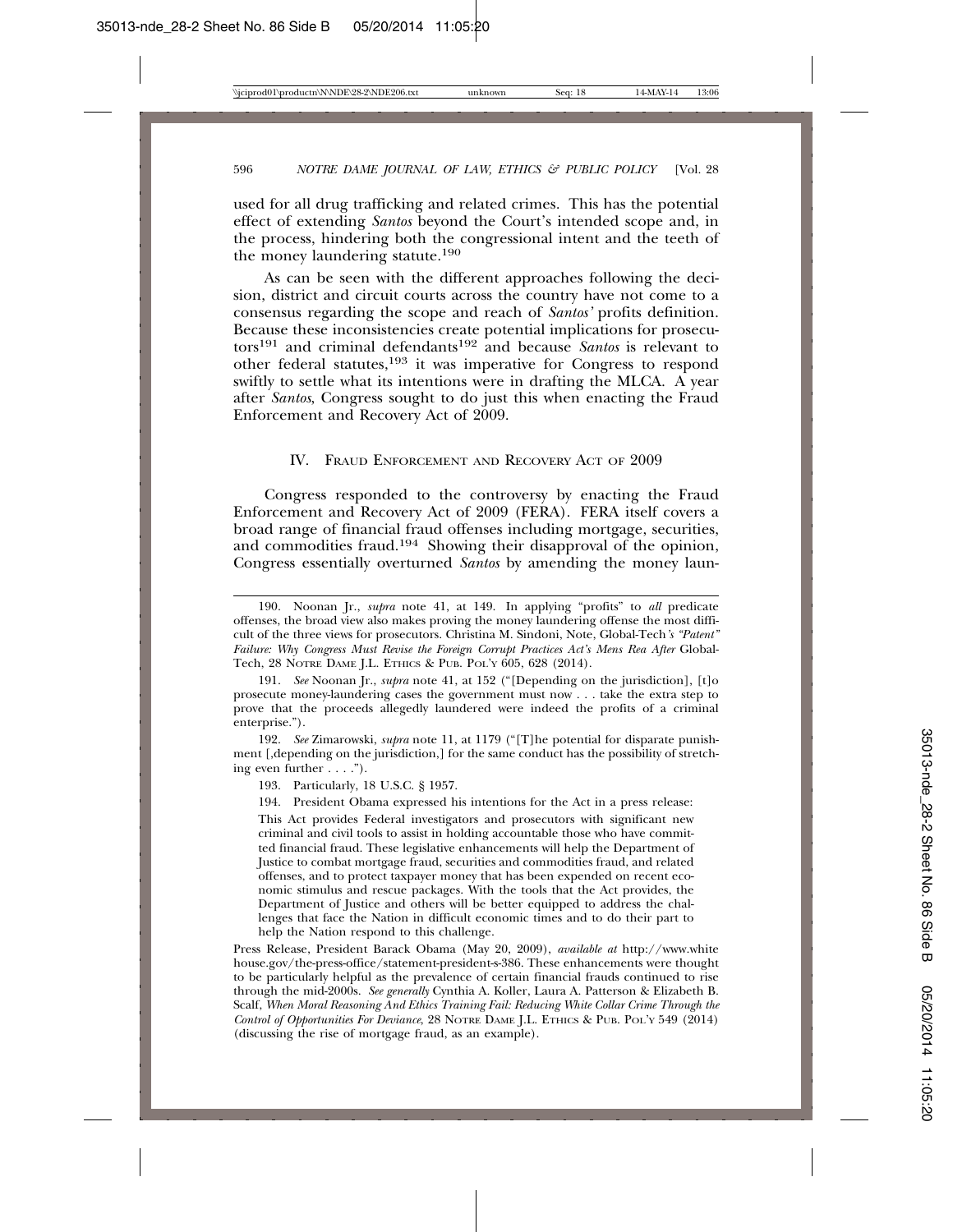dering statute to define "proceeds" as "gross receipts" not "profits."195 The gross receipts definition applies to both sections 1956 and 1957 of the United States Code.196

In addition to clarifying their intent for the definition of "proceeds," Congress also included a section entitled "Sense of the Congress and Report Concerning Required Approval for Merger Cases" ("The Sense") in FERA.<sup>197</sup>

(1) SENSE OF CONGRESS. – It is the sense of the Congress that no prosecution of an offense under section 1956 or 1957 of title 18, United States Code, should be undertaken in combination with the prosecution of any other offense, without prior approval of the Attorney General, the Deputy Attorney General, the Assistant Attorney General in charge of the Criminal Division, a Deputy Assistant Attorney General in the Criminal Division or the relevant United States Attorney, *if the conduct to be charged as "specified unlawful activity" in connection with the offense under section 1956 or 1957 is so closely connected with the conduct to be charged as the other offense that there is no clear delineation between the two offenses*. 198

The Sense also requires the Attorney General to report to the House and Senate Committees on efforts undertaken by the Department of Justice to ensure that review and approval takes place in appropriate cases.199 These reports should include the number of merger prosecutions initiated with and without approval.200 If no approval was given for the prosecution, the Attorney General must report why.<sup>201</sup> The Sense also requires reportage of the number of times approval was denied for such prosecutions.<sup>202</sup> On its face, the Sense attempts to create a solution to the merger problem, which, Congress admits, *can* occur with the "gross receipts" definition.203

Since FERA's enactment, it is still too early to tell what effect the amendment will have on future decisions because most of the money laundering cases discussing FERA involve criminal acts that occurred *before* FERA was enacted, so retroactivity has applied.<sup>204</sup> However, in

<sup>195. 18</sup> U.S.C. § 1956(c)(9) ("[T]he term 'proceeds' means any property derived from or obtained or retained directly or indirectly, through some form of unlawful activity, including the gross receipts of such activity.").

<sup>196.</sup> Fraud Enforcement and Recovery Act of 2009, Pub. L. No. 111-21, § 2, 123 Stat. 1617, 1618 (2009).

<sup>197.</sup> *Id.* at 1618-1619.

<sup>198.</sup> *Id.* (emphasis added).

<sup>199.</sup> *Id.*

<sup>200.</sup> *Id.*

<sup>201.</sup> *Id.*

<sup>202. § 2, 123</sup> Stat. at 1619.

<sup>203.</sup> *See* discussion, *infra* Part V.B (arguing that the Sense does not go far enough in addressing the merger problem).

<sup>204.</sup> *See* United States v. Sahabir, 880 F.Supp. 2d 377 (N.D.N.Y. 2012) (stating that FERA does not apply if the criminal acts occurred before the amendments were enacted; *Santos*, if applicable, will govern); United States v. Nathan, 2012 WL 28604 (S.D. Tex. Jan. 4, 2012) (holding that FERA does not apply to an offense committed in 2000). The *ex post facto* clause applies across the board, even to cases that do not contain a merger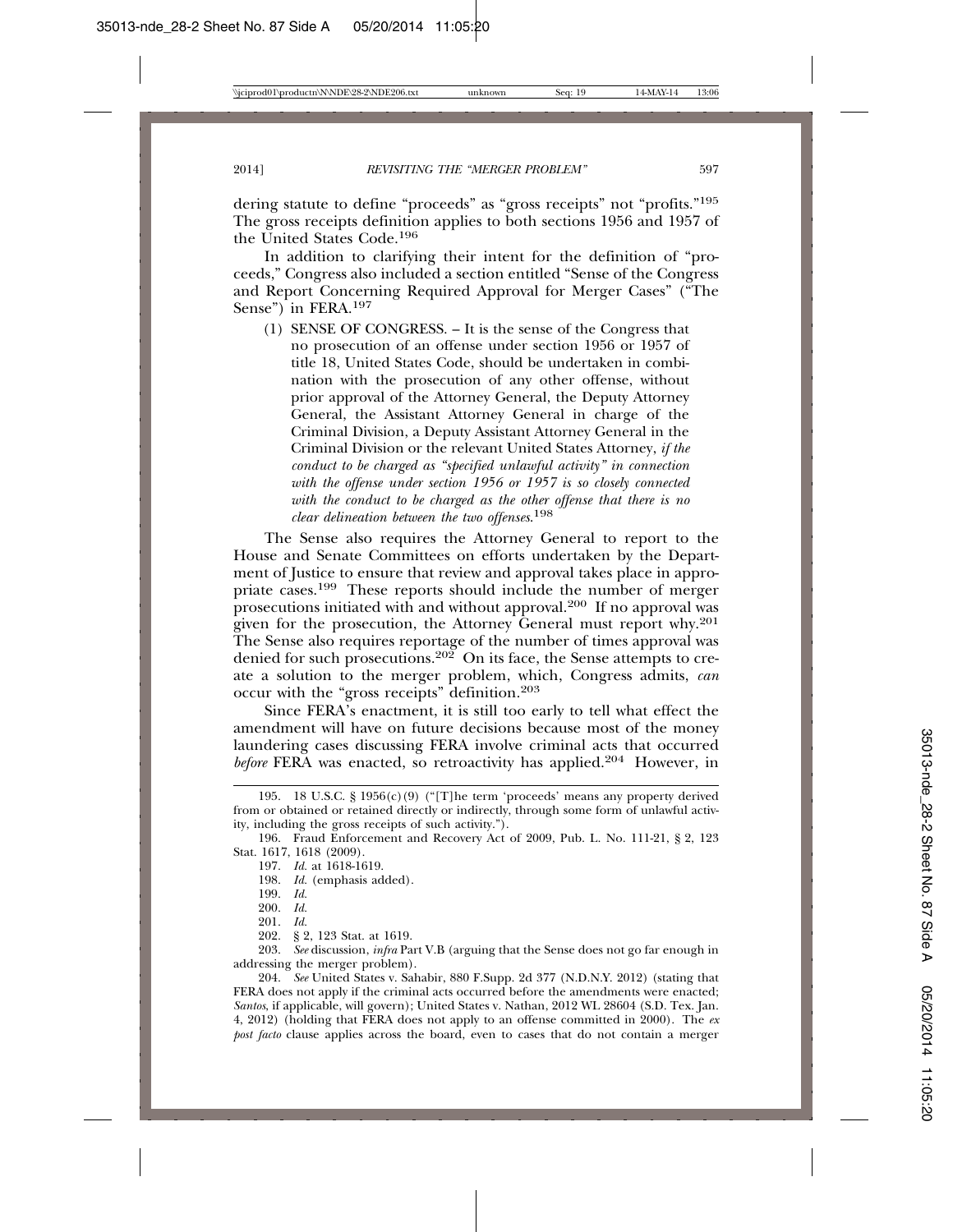*Lindsey v. United States*, 205 the court seems to apply the amendment to a crime committed in 2000—before FERA's enactment. In *Lindsey*, the petitioner was convicted of mail, wire, and securities fraud and money laundering in connection with a Ponzi scheme.<sup>206</sup> Lindsey filed a motion to vacate the sentence claiming his counsel was ineffective at not raising a constitutional challenge to the use of the "receipts" definition rather than the "profits" definition, contrary to *Santos*, which was controlling at the time*.* 207 The court denied Lindsey's motion and, while it claimed that FERA is "not relevant to the Petitioner's case," it nevertheless discussed FERA in the opinion.208

The FERA legislation has effectively overruled the plurality decision in *Santos*, and any prior ambiguity as to the meaning of "proceeds" has now been resolved. Therefore, under *all* circumstances, Petitioner's claim that the holding in *Santos* rendered his conviction null and void is incorrect, and his claims that his counsel was ineffective for failing to raise any issue relating to *Santos,* must fail.<sup>209</sup>

The court's willingness to use FERA's redefinition of "proceeds" to block a section 2255 motion that is based on *Santos*, even to a pre-FERA case, suggests that the amendment may prove to be successful in putting the final nail in *Santos'* coffin. The next logical question, however, is while the amendment may be successful in doing what it was set out to do, is it adequate to solve the still present "merger problem" that the court was so concerned about in *Santos*?

#### V. DO WE STILL HAVE A MERGER PROBLEM?

#### A. *The Scope of Justice Scalia's Merger Concern*

Before addressing FERA's response to the merger problem, an analysis of Justice Scalia's concern for the issue itself is necessary to pinpoint exactly *where* the merger problem actually arises. In *Santos*, the merger concern was valid under the promotional theory of the money laundering statute because Santos' conviction for the illegal gambling offense automatically established criminal liability for the money laun-

- 207. *Lindsey,* 2010 WL 3035751, at 2; 28 U.S.C. § 2255 (2012).
- 208. *Lindsey,* 2010 WL 3035751, at 3.
- 209. *Id.* (emphasis added).

problem. *See* United States v. Morris, 2010 WL 1049936 (E.D. Ky. Mar. 19, 2010) (where the alleged violations of the money laundering statute were acts completely separate from the specified unlawful activities allegedly underlying a RICO violation, there is no risk of merger, but the Court still assumes that the *ex post facto* application of the new definition of "proceeds" in FERA does not apply). The Court in *Morris*, however, does note that "[FERA's] existence, as well as the legislative history surrounding its addition to the money-laundering statute, are still relevant to some extent." *Morris*, 2010 WL 1049936, at 3.

<sup>205. 2010</sup> WL 3035751 (M.D. Ga. Mar. 19, 2010).

<sup>206.</sup> *Id.* at 1. The offenses related to the operation of a "Ponzi scheme to sell promissory notes with no source of income other than the investors' funds." (quoting United States v. Cawthon, No. 02-12360, slip op. at 2 (11th Cir. Aug. 6, 2003) (per curiam)).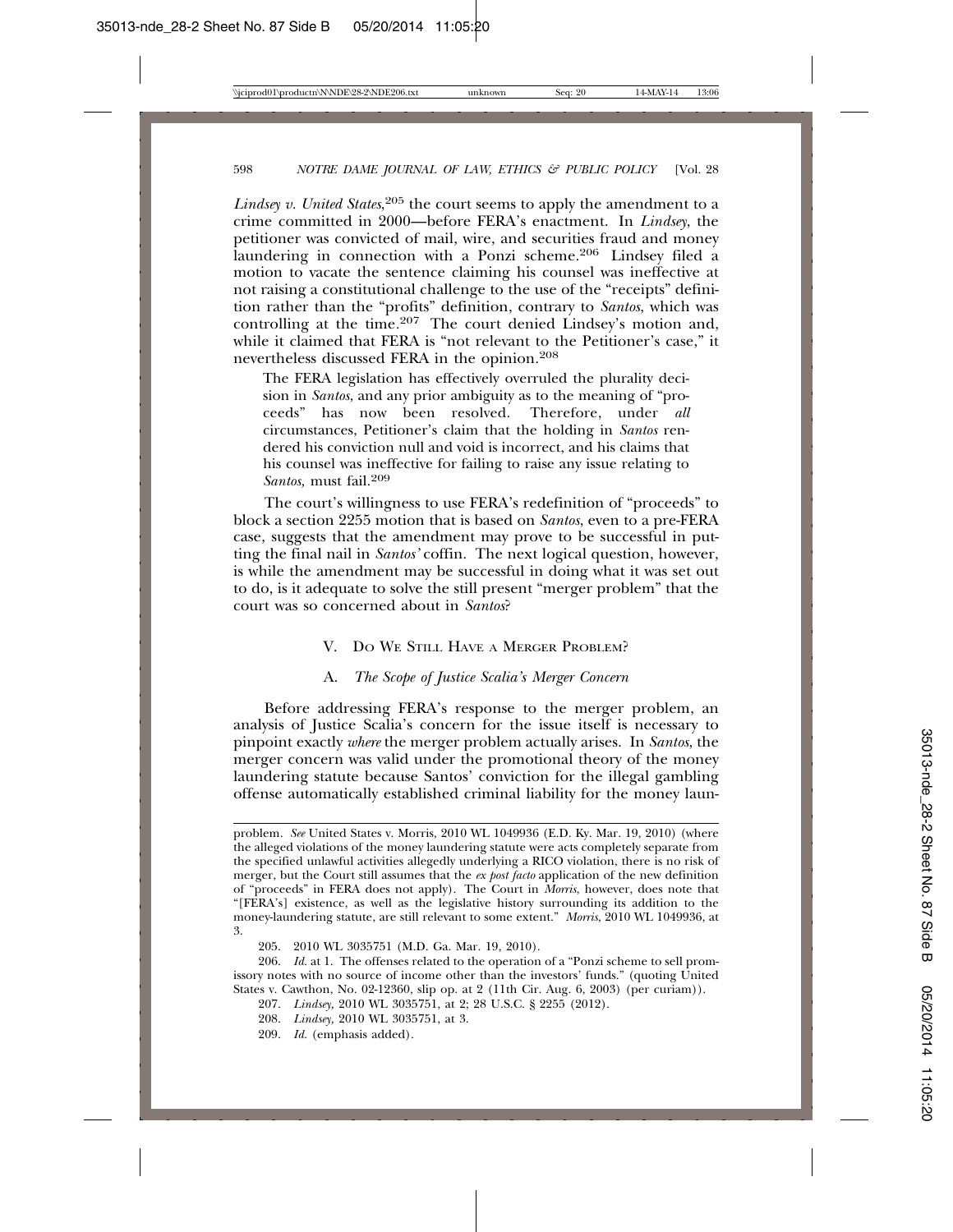dering offense.210 Santos was convicted of violating the statute with the intent to promote the carrying on of the specified illegal gambling activity.211 This included the act of paying the lottery's winners, runners, and collectors with the gross receipts of the business in order to promote the carrying on of the lottery.<sup>212</sup> If the winners and, particularly, the employees receive their portion of the proceeds, the business will presumably carry on because the runners and collectors will have more of an incentive to continue working. As Scalia rightly points out, in such circumstances, these acts, while constituting a violation of the promotional theory, also violate the illegal lottery statute, hence, creating a merger problem and heightened sentencing for the same  $act.^{213}$ 

While Scalia is correct that the merger problem arises in these particular promotional theory cases, his analysis and concerns are overstated. First, the merger problem, while not limited to illegal gambling offenses, only applies to some promotional theory cases where the predicate crimes involve, or sometimes require, financial transactions. For example, as discussed earlier in *United States v. Van Alstyne*, 214 the defendant was convicted of mail fraud and money laundering.<sup>215</sup> The court held that mail fraud is an underlying offense that can create a merger problem because, like in this case, "[t]he very nature of the scheme [central to the mail fraud charges] . . . required some payments to investors for it to be at all successful."216 Van Alstyne's conviction of money laundering for the bank transfers inherent in the mail fraud charges presented a merger problem, radically increasing the statutory maximum sentence.217 Similarly, in *United States v. Kratt*, 218 the court held that bank fraud and false statement offenses also create a merger problem because "nearly every consummated bank fraud and false statement offense involves depositing, withdrawing, transferring or exchanging funds derived from the [section 1957 money laundering] offense."<sup>219</sup>

However, this is not the case for underlying offenses that do not deal with financial transactions because a conviction under such an offense would not necessarily mean a conviction under the money laun-

218. 579 F.3d 558 (6th Cir. 2009).

219. *Id.* at 563. *See also* United States v. Cloud, 680 F.3d 396 (4th Cir. 2012) (finding that an underlying mortgage fraud offense creates a merger problem when the money laundering convictions were based on paying the essential expenses of the mortgage fraud offense). The court in *Kratt,* however, found that, because the merger problem did not radically increase the statutory maximum sentence, there was no reason to vacate Kratt's conviction.

<sup>210. 18</sup> U.S.C. § 1956(a)(1)(A)(i) (2012).

<sup>211.</sup> United States v. Santos*,* 553 U.S. 507 (2005).

<sup>212.</sup> *Id.*

<sup>213.</sup> *Id.* at 515–16.

<sup>214. 584</sup> F.3d 803 (9th Cir. 2009).

<sup>215.</sup> Mail fraud has two elements: (1) having devised or intending to devise a scheme to defraud (or perform specified fraudulent acts), and (2) use of the mail for the purpose of executing, or attempting to execute, the scheme (or specified fraudulent acts). 18 U.S.C.A. § 1341 (West 2008).

<sup>216.</sup> *Van Alstyne*, 584 F.3d at 815.

<sup>217.</sup> *Id.*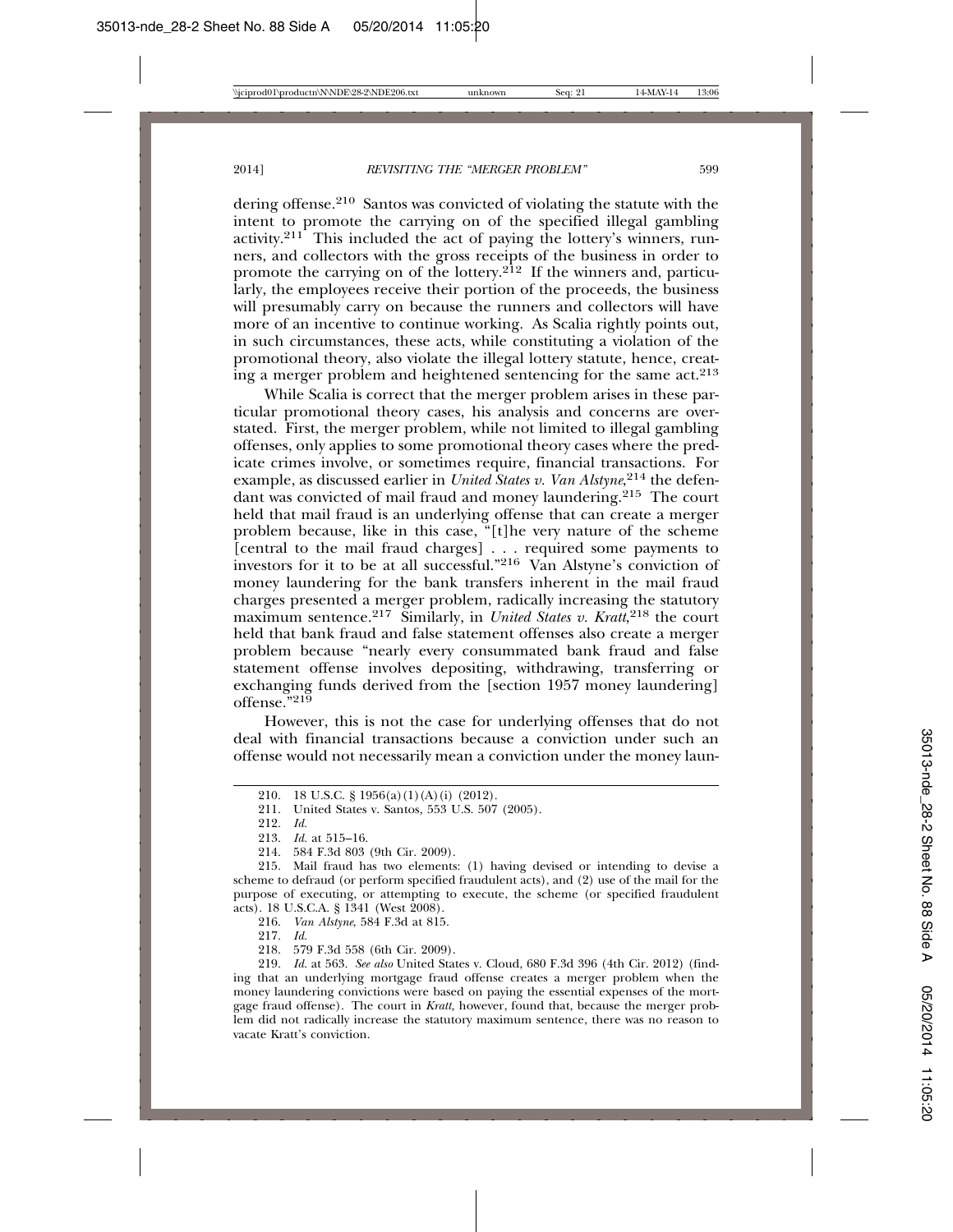dering statute, which *requires* a fraudulent financial transaction. For example, under section  $1961(1)$  of title 18, certain RICO offenses like murder, kidnapping, false use of passport, etc., which are termed "specified unlawful" activities in the money laundering statute, may not require a fraudulent financial transaction in order to be criminalized.<sup>220</sup> Thus, if such a transaction was made to promote the offense, the underlying crime can be prosecuted under the money laundering statute, but as a separate offense and no merger problem would arise. Therefore, even though the merger problem may arise in promotional theory cases, it does not arise in *all* promotional theory cases.

Second, *Santos*' holding reaches both the promotional and concealment theories of the money laundering statute, yet the merger problem *does not* arise in concealment theory cases. "There is no concern that the evidence used to convict for the underlying predicate offense would also prove a violation of the money laundering statute under the concealment theory."<sup>221</sup> Regardless of whether or not the predicate offense requires a financial transaction element, concealment theory cases never create a merger problem. Under the concealment theory, the government must prove that the defendant conducted a fraudulent financial transaction with the intent to conceal or disguise the proceeds of the specified unlawful activity.222 Most predicate offenses do not require an element of proof that the defendant conducted a fraudulent financial transaction with the intent to conceal or disguise the proceeds. Proving the predicate offense would, therefore, not automatically prove concealment under section  $(a)(1)(B)(i)$  so there is no merger problem. For example, had the money laundering conviction in *Santos* been under the concealment theory, the merger problem would not have been a concern because the illegal gambling statute only criminalizes the conducting, financing, managing, supervising, directing, or owning of an illegal gambling business.<sup> $223$ </sup> Santos being guilty of one of these acts "would not automatically establish a violation of the federal money laundering statute under the concealment theory."224 This fact applies to other predicate crimes listed in section  $1956(c)(7)$ .<sup>225</sup> Therefore, the merger problem does not apply to concealment theory cases under the money laundering statute.

Because *Santos* covers section 1956 more broadly, it also has implications for international money laundering offenses, which are codified in section (a)(2) of the statute.<sup>226</sup> The international provision is simi-

- 18 U.S.C. § 1956(a)(1)(B)(i) (2012).
- 223. 18 U.S.C. § 1955(a) (2012).
- 224. Gurulé, *supra* note 3, at 358.
- 225. *See id.* (for a discussion of this application to other predicate crimes).
- 226. 18 U.S.C. § 1956(a)(2) (2012).

<sup>220. &</sup>quot;Specified Unlawful Activity" as defined in 18 U.S.C. § 1956(c)(7)(A) (2012) under 18 U.S.C. § 1961(1) (2012 & Supp. I 2013). See also 18 U.S.C. § 1956(c)(7)(D)–(F) (2012) for other predicate offenses that may not require fraudulent financial transactions to satisfy a violation, yet may also be a violation of the money laundering statute if a fraudulent financial transaction is made to promote the carrying on of that activity.

<sup>221.</sup> Gurulé, *supra* note 3, at 357.<br>222. 18 U.S.C. § 1956(a)(1)(B)(i)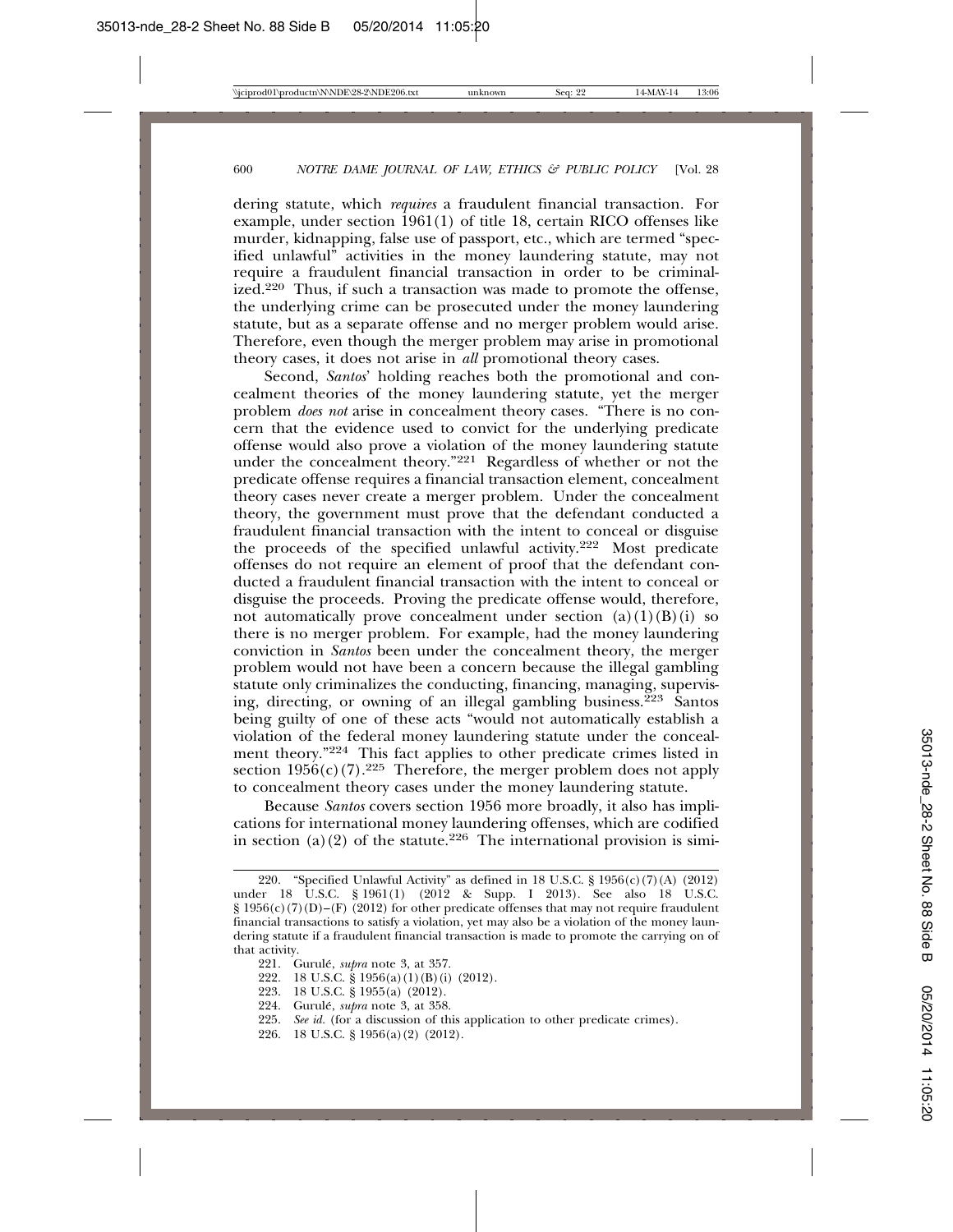lar to its domestic counterpart in  $(a)(1)$  because it criminalizes both the promotion<sup>227</sup> and concealment<sup>228</sup> of the specified unlawful activity.<sup>229</sup> However, like with the concealment theory of the domestic statute, Scalia's merger problem does not apply. Again, "[p]roof of the criminal activity that generated the property involved in the international transportation, transmission, or transfer of a monetary instrument or funds does not automatically prove a violation of section  $1956(a)(2)(B)(i).$ <sup>230</sup> However, unlike the domestic statute, the international money laundering statute's promotional theory has no risk of a merger problem. As the statute is written, proof that the transportation, transmission, or transfer involved "proceeds" *of specified unlawful activity* is not required.231 There is no *requirement* that these proceeds be made from fraudulent means. Because using *illegal* proceeds of the specified unlawful activity is not a required element of the international money laundering offense, *Santos'* definition of "proceeds" does not apply.

Thus, while Scalia's opinion in *Santos* applies to and, therefore, potentially alters many different types of money laundering prosecutions, the merger concern argument only applies to a certain subset of cases—those that deal with the promotional theory of the domestic money laundering statute in section  $1956(a)(I)(A)(i)$ . And within this subset of cases, the rationale only applies to those cases where the underlying predicate offense deals with fraudulent financial transactions. Scalia's holding is drastically overstated.

#### B. *Does* FERA *Go Far Enough?*

While Scalia's merger concern is relatively cabined to a narrow subset of cases under the promotional theory of section 1956, the problem still exists. Because criminal defendants could face up to twenty more years in prison under such circumstances where a merger exists, action must be taken. Further, in implementing FERA and clarifying that "proceeds" means gross receipts, Congress has swung the pendulum too far in the opposite direction and, in doing so, revived the merger problem.

230. Gurulé, *supra* note 3, at 360–61.

231. *Id.* at 360. The domestic statute includes the words "financial transaction which involves the proceeds of specified unlawful activity" applying to *both* the promotional and concealment theories. *Compare* 18 U.S.C. § 1956(a)(1) (2012), *with* 18 U.S.C. § 1956(a)(2) (2012).

<sup>227. 18</sup> U.S.C. § 1956(a)(2)(A) (2012).

<sup>228. 18</sup> U.S.C. § 1956(a)(2)(B)(i) (2012).

<sup>229.</sup> *Id.* "Whoever transports, transmits, or transfers, or attempts to transport, transmit, or transfer a monetary instrument or funds from a place in the United States to or through a place outside the United States or to a place in the United States from or through a place outside the United States (A) with the intent to promote the carrying on of a specified unlawful activity; or (B) knowing that the monetary instrument or funds involved . . . represent the proceeds of some form of unlawful activity and knowing that such transportation, transmission or transfer is designed in whole or in part (i) to conceal or disguise the nature, the location, the source, the ownership, or the control of the proceeds of specified unlawful activity . . . ." *But see* 18 U.S.C. § 1956(a)(1).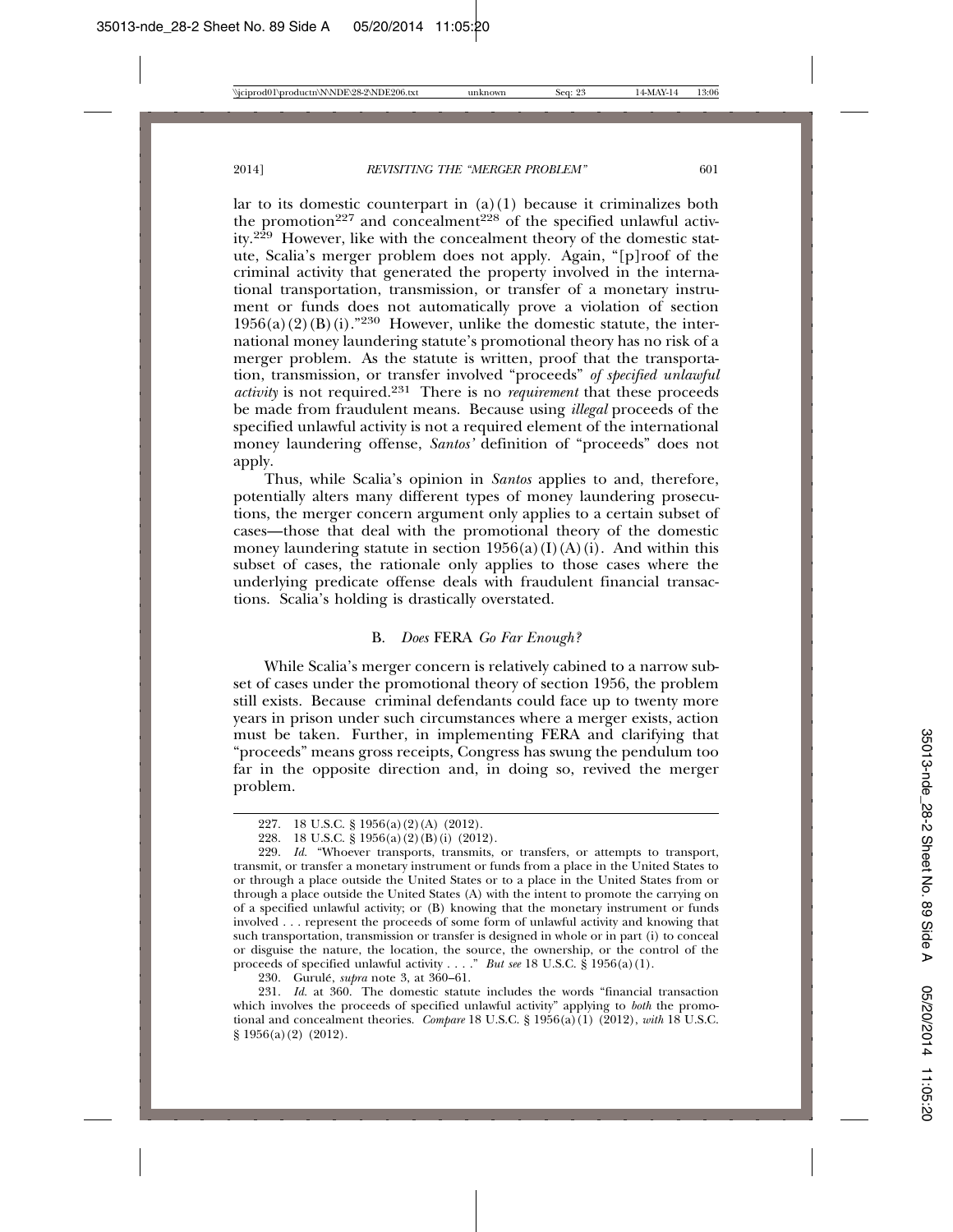Congress' attempt to place some restrictions on prosecutions that contain merger problems does not go far enough. The "Sense" merely provides guidance rather than bright line rules. The section simply states that it is "the *sense* of the Congress that no prosecution of an offense under section 1956 or 1957 of title 18, United States Code, *should* be undertaken . . . without prior approval" where a merger problem exists.232 This language suggests no definite protections for criminal defendants in these cases.233 While it is still too early to tell whether or not this provision will actually have teeth because *Santos* retroactivity still applies to most money laundering appeals on merger concern grounds,234 the provision's weak, purely discretionary language does not provide the adequate insurance needed to prevent these prosecutions regardless of how narrow the category of cases it actually affects is.

#### C. *Finding a Balance*

Justice Scalia and Congress seem to be on two ends of the spectrum when determining adequate protections for criminal defendants who are convicted under both the money laundering statute and a specified underlying offense for the same acts. We must find a balance between each approach. The following three proposals for striking that balance attack the problem from the back and the front ends: (1) amending the federal sentencing guidelines for money laundering prosecutions, (2) amending the money laundering statute itself to clarify the scope of the promotional theory, and (3) amending Department of Justice (DOJ) procedures in their policy manual.

First, and most importantly, to avoid the underlying consequence of the merger problem, the United States Sentencing Commission should amend the Federal Sentencing Guidelines for money laundering prosecutions. In such prosecutions where a true merger problem arises,<sup>235</sup> the guidelines should provide a presumption for  $(1)$  consolidating the sentences for both offenses and (2) sentencing *only* under the predicate offense if that predicate offense has a lesser penalty than the money laundering offense. This amendment would provide the most direct and effective means of controlling unfair sentencing disparities without grappling with "complex interpretations of the statute's

<sup>232.</sup> Fraud Enforcement and Recovery Act of 2009, Pub. L. No. 111-21,  $\S 2(g)(1)$ , 123 Stat. 1617 (2009) (emphasis added). The provision could have been worded more strongly so as to *require* prior approval and reporting requirements ("no prosecution *may* be undertaken . . . .").

<sup>233. &</sup>quot;Clearly, any prohibition on prosecutions implicating a merger problem is not absolute, and whether [the] authorization and reporting requirements are any kind of effective deterrent to such prosecution remains to be seen." Jon Reidy, *The Problem of 'Proceeds' in the Era of FERA*, 37 AM. J. CRIM. L. 317, 328 (2010). *But cf.* Tiffany M. Joslyn, *FERA's Silver Lining—An Account of NACDL's Efforts Combating Overcriminalization,* 33 CHAM-PION  $55, 56$  (2009) ("The language of Section  $2(g)$  is a positive and crucial step in preventing unfairness [from merger problems].").

<sup>234.</sup> *See* discussion *supra* Part IV.

<sup>235.</sup> This guideline would not apply to cases where merger problems do not arise those where the money laundering offense follows and is separate in time from the predicate offense.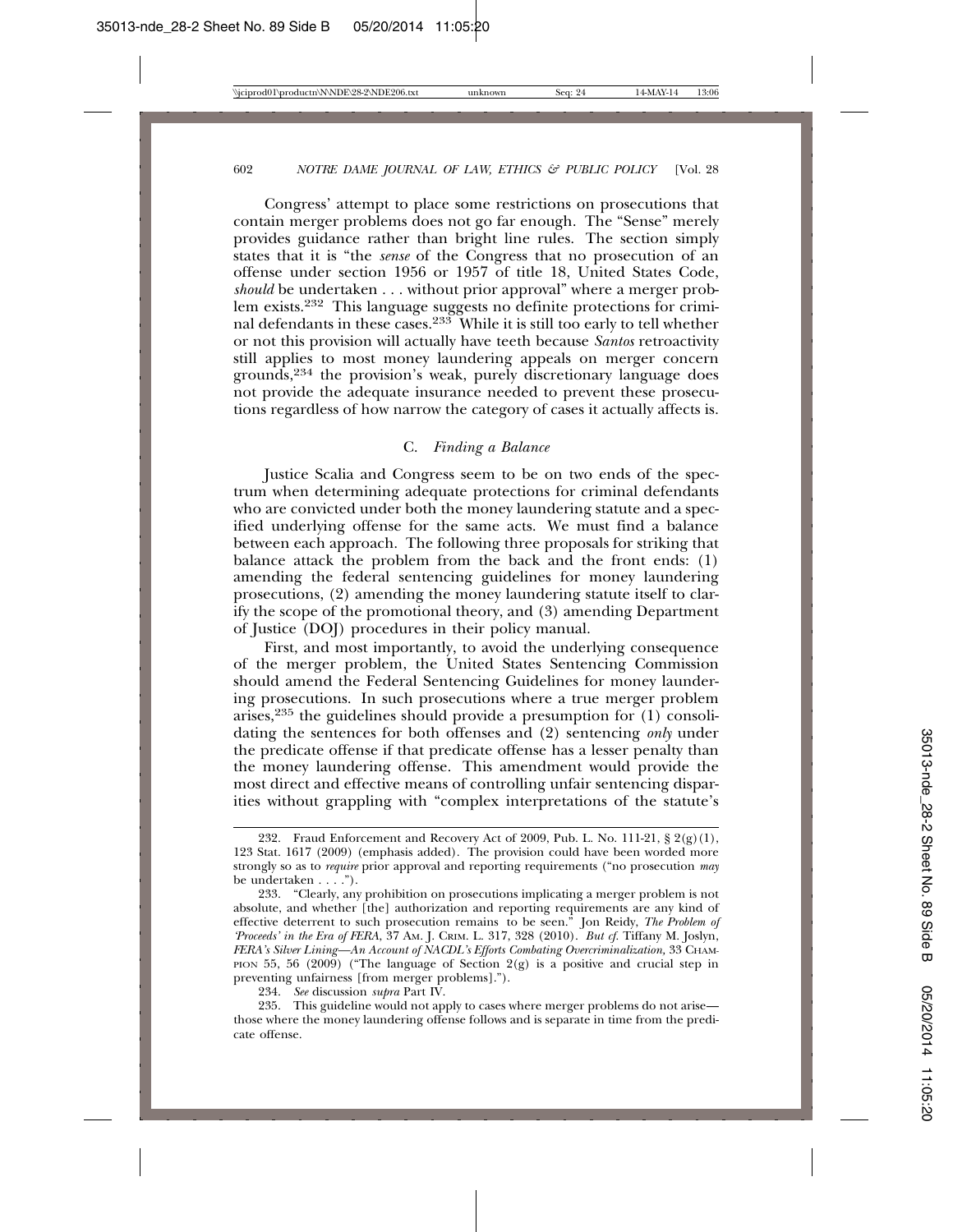language."236 Had this been implemented prior to *Santos*, the prosecution would have consolidated Santos' illegal gambling and money laundering offenses and subsequently sentenced him under the guidelines for the offense with the lesser penalty—the illegal gambling offense which imposes a 60-month sentence rather than 210 months for the money laundering offense.

Second, in terms of attacking the problem from the front end, Congress could amend the promotional theory of the money laundering statute itself, as Justice Breyer suggests in his *Santos* concurrence, to provide a specific definition of "promoting the carrying on." Congress should stipulate that the fraudulent financial transaction must follow *in time* the specified unlawful activity in order to constitute a violation under the promotional theory of the money laundering statute. This would prevent any merger problems from occurring because the act constituting the money laundering offense would be separate and distinct from the act that constituted the underlying offense. If this definition was specified in the statute during *Santos*, paying off the winning gamblers and the salaries of the collectors would no longer constitute a violation of the promotional theory of the money laundering statute because the acts were not separate in time from the commission of the illegal gambling business (already a violation of 18 U.S.C. § 1955(a)) they were part of the commission of the same overall crime, and the illegal gambling offense had not yet been completed. Thus, Santos could only be convicted of, and subsequently sentenced under, the illegal gambling offense.

Finally, the Department of Justice could amend their policy manual by recommending not prosecuting the money laundering offense in cases where a true merger problem arose,237 absent exigent circumstances.238 Similar to the Sense of the Congress, senior DOJ official authorization would be required, but those officials should *not* authorize prosecution unless there are outstanding circumstances which render the prosecution necessary or compelling. Applying this policy amendment to *Santos*, DOJ officials would not have prosecuted Santos under the money laundering statute because of the clear potential for a merger problem.

The best option of the three would be to amend the promotional theory of the money laundering statute. This would provide the most binding protection against merger prosecutions from the start and would clear up any confusion regarding the application and scope of the promotional theory. However, a statutory amendment would

<sup>236.</sup> United States v. Santos*,* 553 U.S. 507, 531 (2005) (Breyer, J., dissenting). Justices Stevens and Alito also allude in their concurrence and dissent, respectively, to amending the sentencing guidelines. *Id.* at 527 & 547.

<sup>237.</sup> *See supra* note 235.

<sup>238.</sup> For a general discussion of how the Department of Justice can amend their manual for other procedural policies, such as deferred prosecution agreements, see Kristie Xian, Note, *The Price of Justice: Deferred Prosecution Agreements in the Context of Iranian Sanctions*, 28 NOTRE DAME J.L. ETHICS & PUB. POL'Y 631, 662 (2014).